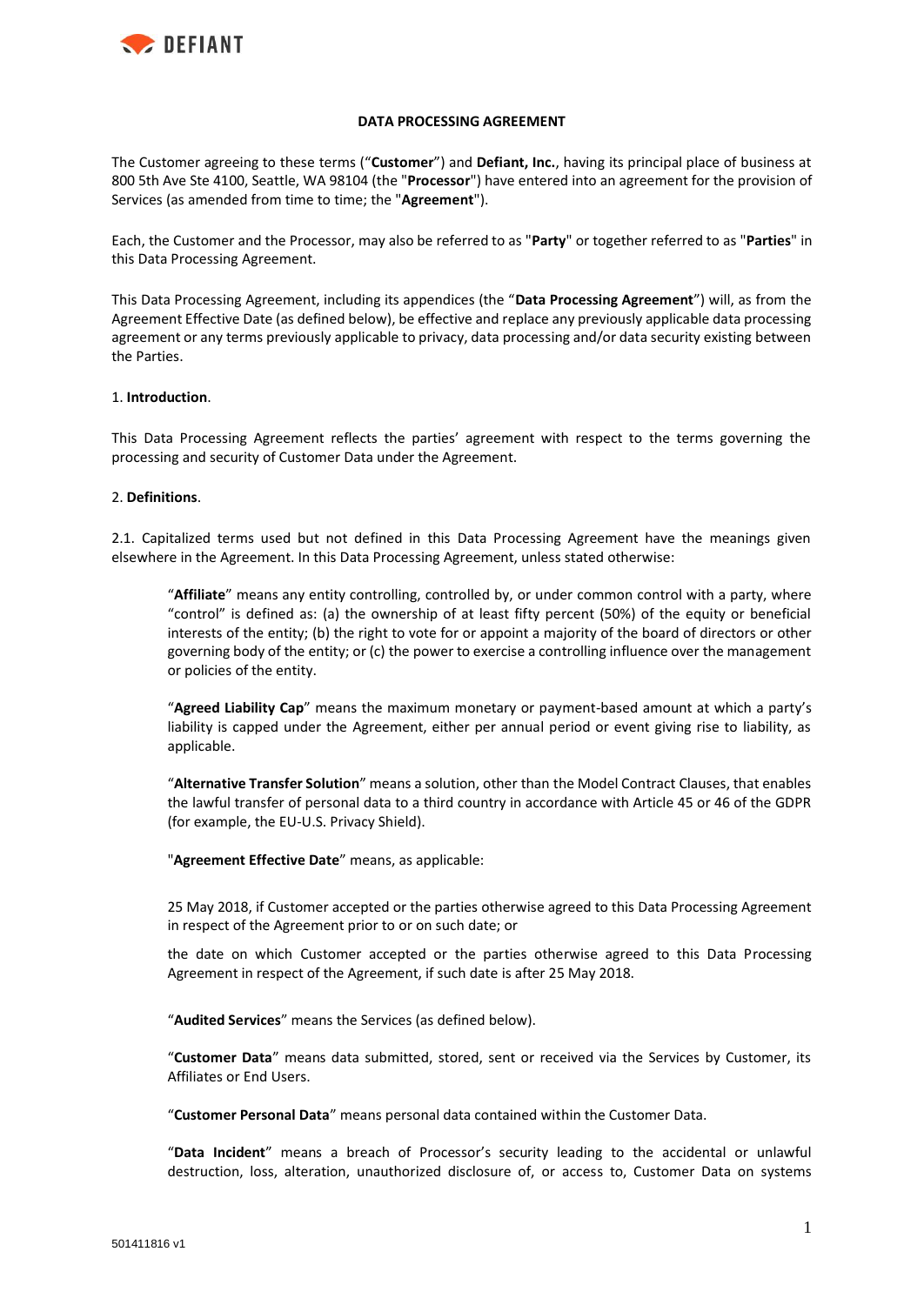

managed by or otherwise controlled by Processor. "Data Incidents" will not include unsuccessful attempts or activities that do not compromise the security of Customer Data, including unsuccessful log-in attempts, pings, port scans, denial of service attacks, and other network attacks on firewalls or networked systems.

"**EEA**" means the European Economic Area.

**"End Users"** means the users of Customer's website, WordPress platform, or other applications that use the Services or on which the Services are installed.

"**European Data Protection Legislation**" means, as applicable: (a) the GDPR; and/or (b) the Federal Data Protection Act of 19 June 1992 (Switzerland).

"**Full Activation Date**" means: (a) if this Data Processing Agreement is incorporated into the Agreement by reference, the Agreement Effective Date; or (b) if the parties otherwise agreed to this Data Processing Agreement, the eighth day after the Agreement Effective Date.

"**GDPR**" means Regulation (EU) 2016/679 of the European Parliament and of the Council of 27 April 2016 on the protection of natural persons with regard to the processing of personal data and on the free movement of such data, and repealing Directive 95/46/EC.

"**Processor's Third Party Auditor**" means a Processor-appointed, qualified and independent third party auditor, whose then-current identity Processor will disclose to Customer.

"**Model Contract Clauses**" or "MCCs" means the standard data protection clauses for the transfer of personal data to processors established in third countries which do not ensure an adequate level of data protection, as described in Article 46 of the GDPR.

"**Non-European Data Protection Legislation**" means data protection or privacy legislation other than the European Data Protection Legislation.

"**Notification Email Address**" means the email address(es) designated by Customer to receive certain notifications from Processor.

"**Security Measures**" has the meaning given in Section 7.1.1 (Processor's Security Measures).

"**Services**" means the following services, as applicable: hosted software applications, software products, and related support services.

**"Processor's Systems"** means the computing and storage infrastructure contracted by Processor to run the Services and to store the Customer Data. For avoidance of doubt, Processor's Systems do not include Google Drive or any other part of Google G Suite used by Customer and contracted by Customer, nor any of the Third Party Offerings.

"**Subprocessors**" means third parties authorized under this Data Processing Agreement to have logical access to and process Customer Data in order to provide parts of the Services and related technical support.

"**Term**" means the period from the Agreement Effective Date until the end of Processor's provision of the Services under the Agreement, including, if applicable, any period during which provision of the Services may be suspended and any post-termination period during which Processor may continue providing the Services for transitional purposes.

2.2. The terms "personal data", "data subject", "processing", "controller", "processor" and "supervisory authority" as used in this Data Processing Agreement have the meanings given in the GDPR, and the terms "data importer" and "data exporter" have the meanings given in the Model Contract Clauses, in each case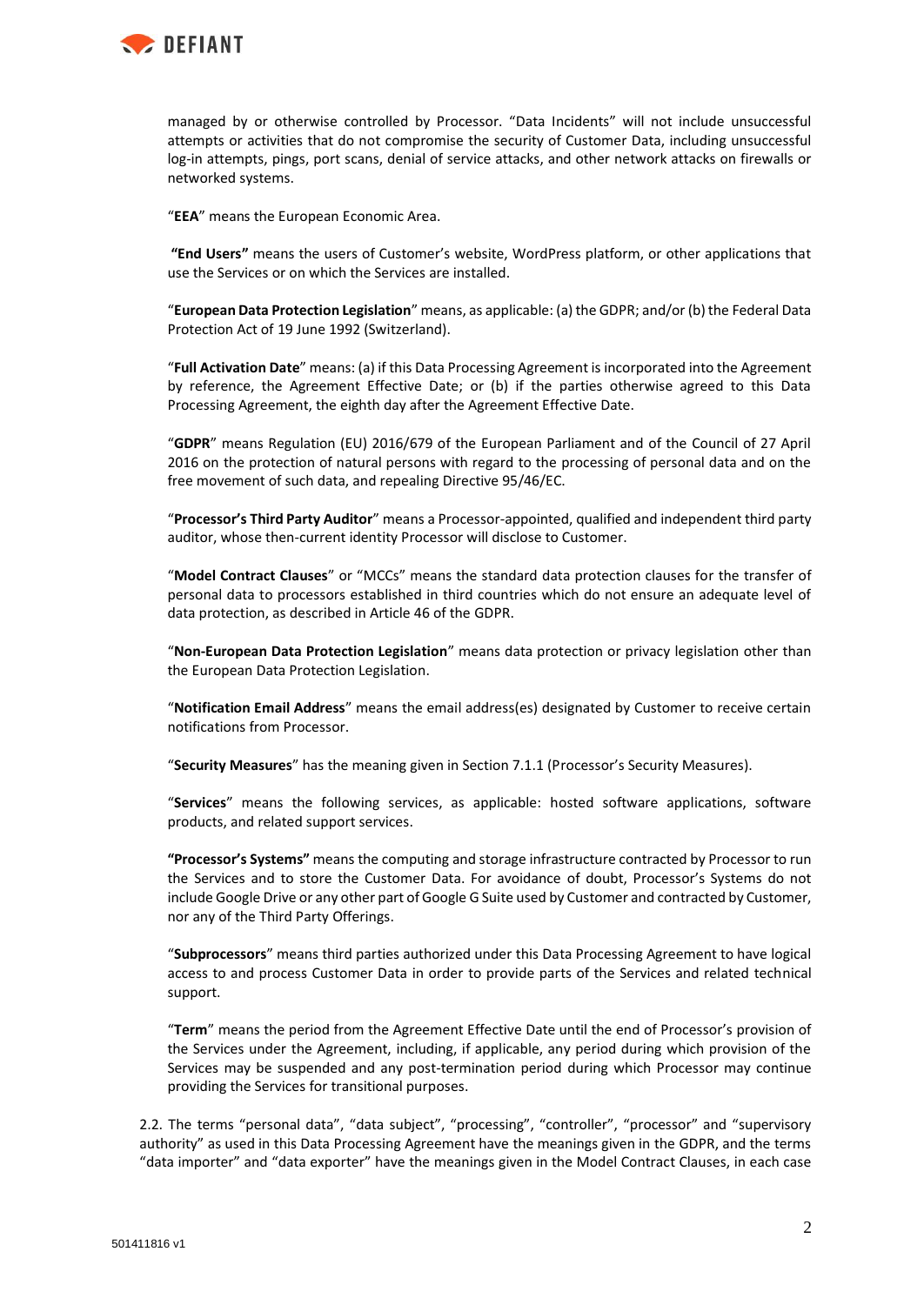

irrespective of whether the European Data Protection Legislation or Non-European Data Protection Legislation applies.

3. **Duration of Data Processing Agreement**. This Data Processing Agreement will take effect on the Agreement Effective Date and, notwithstanding expiry of the Term, remain in effect until, and automatically expire upon, deletion of all Customer Data by Processor as described in this Data Processing Agreement.

### 4. **Scope of Data Protection Legislation**.

4.1 Application of European Legislation. The parties acknowledge and agree that the European Data Protection Legislation will apply to the processing of Customer Personal Data if:

(a) the processing is carried out in the context of the activities of an establishment of Customer in the territory of the EEA; and/or

(b) the Customer Personal Data is personal data relating to data subjects who are in the EEA and the processing relates to the offering to them of goods or services in the EEA or the monitoring of their behaviour in the EEA.

4.2 Application of Non-European Legislation. The parties acknowledge and agree that Non-European Data Protection Legislation may also apply to the processing of Customer Personal Data.

#### 5. **Processing of Data**.

#### 5.1 **Roles and Regulatory Compliance; Authorization**.

5.1.1. Processor and Controller Responsibilities. If the European Data Protection Legislation applies to the processing of Customer Personal Data, the parties acknowledge and agree that:

(a) the subject matter and details of the processing are described in Appendix 1;

(b) Processor is a processor of that Customer Personal Data under the European Data Protection Legislation;

(c) Customer is a controller or processor, as applicable, of that Customer Personal Data under the European Data Protection Legislation; and

(d) each party will comply with the obligations applicable to it under the European Data Protection Legislation with respect to the processing of that Customer Personal Data.

5.1.2. Authorization by Third Party Controller. If the European Data Protection Legislation applies to the processing of Customer Personal Data and Customer is a processor, Customer warrants to Processor that Customer's instructions and actions with respect to that Customer Personal Data, including its appointment of Processor as another processor, have been authorized by the relevant controller.

5.1.3. Responsibilities under Non-European Legislation. If Non-European Data Protection Legislation applies to either party's processing of Customer Personal Data, the parties acknowledge and agree that the relevant party will comply with any obligations applicable to it under that legislation with respect to the processing of that Customer Personal Data.

#### 5.2 **Scope of Processing**.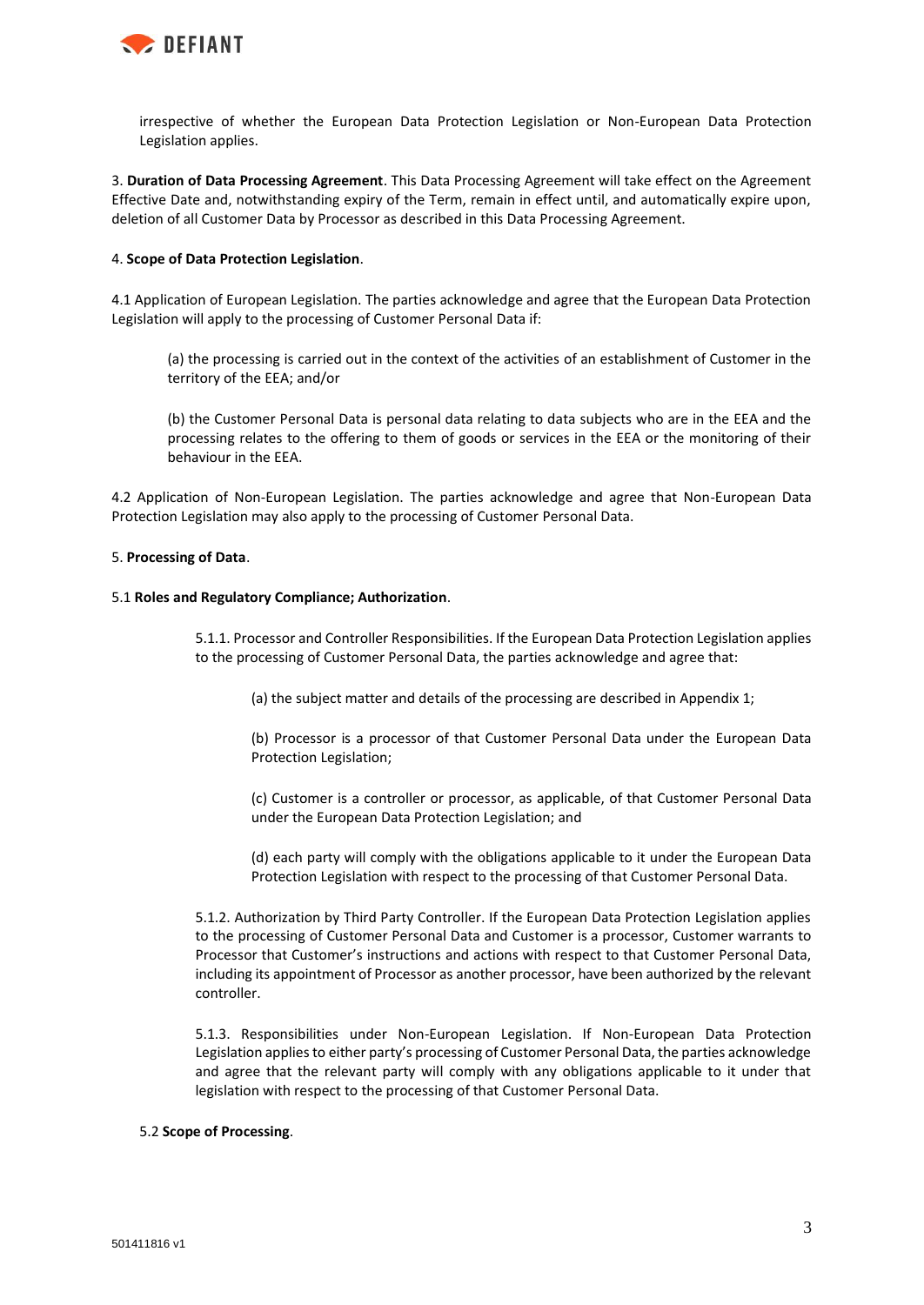

5.2.1 Customer's Instructions. By entering into this Data Processing Agreement, Customer instructs Processor to process Customer Personal Data only in accordance with applicable law: (a) to provide the Services and related technical support; (b) as further specified via Customer's use of the Services and related technical support; (c) as documented in the form of the Agreement, including this Data Processing Agreement; and (d) as further documented in any other written instructions given by Customer and acknowledged by Processor as constituting instructions for purposes of this Data Processing Agreement.

5.2.2 Processor's Compliance with Instructions. As from the Full Activation Date, Processor will comply with the instructions described in Section 5.2.1 (Customer's Instructions) (including with regard to data transfers) unless EU or EU Member State law to which Processor is subject requires other processing of Customer Personal Data by Processor, in which case Processor will inform Customer (unless that law prohibits Processor from doing so on important grounds of public interest) via the Notification Email Address.

# 6. **Data Deletion**.

6.1. **Deletion During Term**. Processor will enable Customer and/or End Users to delete Customer Data during the Term in a manner consistent with the functionality of the Services. Processor will comply with the instruction to delete data as soon as reasonably practicable, unless EU or EU Member State law requires storage.

6.2. **Deletion on Term Expiry**. Subject to Section 6.3 (Deferred Deletion Instruction), on expiry of the Term Customer instructs Processor to delete all Customer Data (including existing copies) from Processor's Systems in accordance with applicable law. Processor will comply with this instruction as soon as reasonably practicable and within a maximum period of 90 days, unless EU or EU Member State law requires storage. Without prejudice to Section 9.1 (Access; Rectification; Restricted Processing; Portability), Customer acknowledges and agrees that Customer will be responsible for exporting, before the Term expires, any Customer Data it wishes to retain afterwards.

6.3. **Deferred Deletion Instruction**. To the extent any Customer Data covered by the deletion instruction described in Section 6.2 (Deletion on Term Expiry) is also processed, when the Term under Section 6.2 expires, in relation to an Agreement with a continuing Term, such deletion instruction will only take effect with respect to such Customer Data when the continuing Term expires. For clarity, this Data Processing Agreement will continue to apply to such Customer Data until its deletion by Processor.

# 7. **Data Security**.

# 7.1. **Processor's Security Measures, Controls and Assistance**.

7.1.1. Processor's Security Measures. Processor will implement and maintain technical and organizational measures to protect Customer Data against accidental or unlawful destruction, loss, alteration, unauthorized disclosure or access as described in Appendix 2 (the "Security Measures"). As described in Appendix 2, the Security Measures include measures to help ensure ongoing confidentiality, integrity, availability and resilience of Processor's Systems and services; to help restore timely access to personal data following an incident; and for regular testing of effectiveness. Processor may update or modify the Security Measures from time to time provided that such updates and modifications do not result in the degradation of the overall security of the Services.

7.1.2. Security Compliance by Processor Staff. Processor will take appropriate steps to ensure compliance with the Security Measures by its employees, contractors and Subprocessors to the extent applicable to their scope of performance, including ensuring that all persons authorized to process Customer Personal Data have committed themselves to confidentiality or are under an appropriate statutory obligation of confidentiality.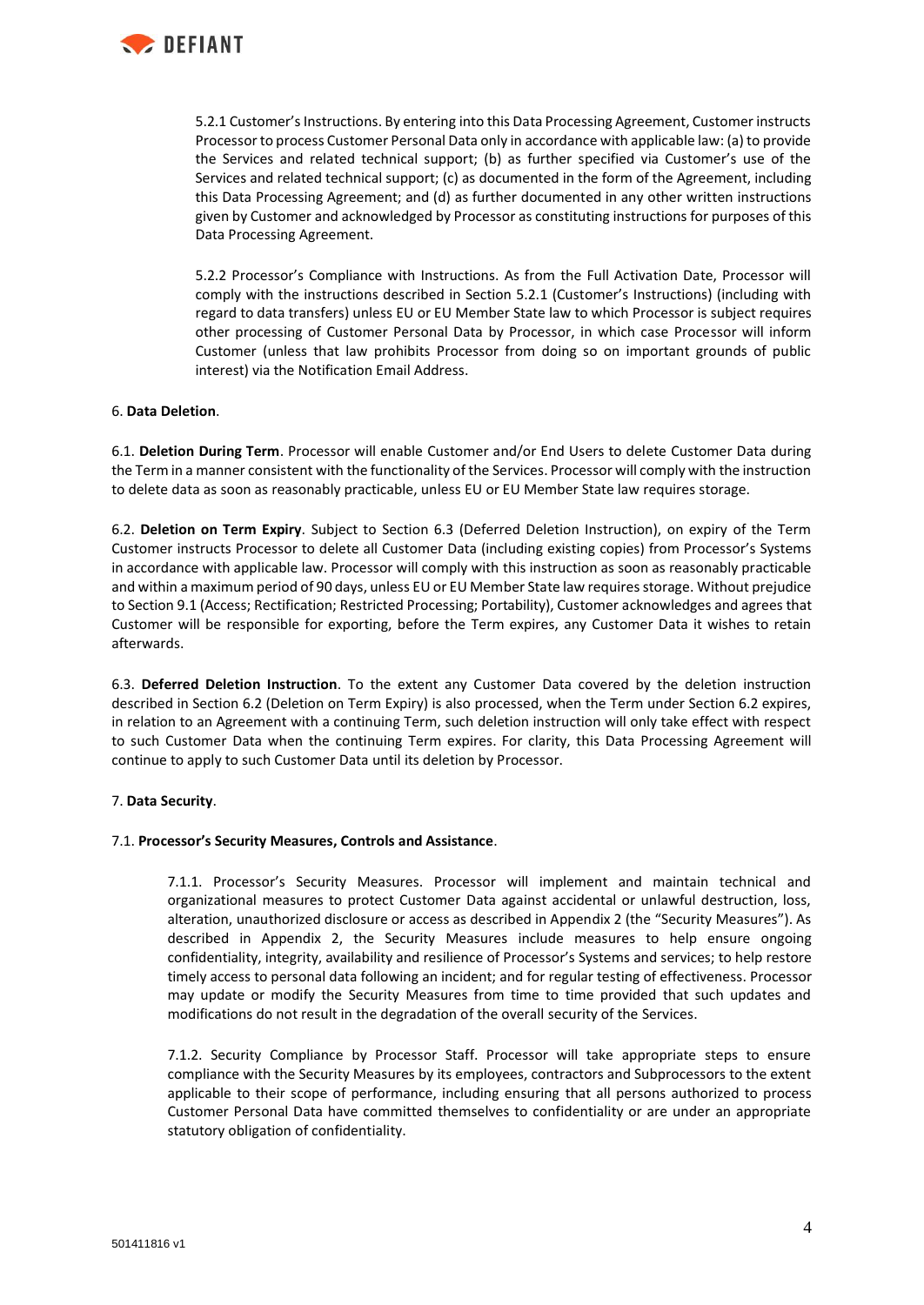

7.1.3. Processor's Security Assistance. Customer agrees that Processor will (taking into account the nature of the processing of Customer Personal Data and the information available to Processor) assist Customer in ensuring compliance with Customer's obligations in respect of security of personal data and personal data breaches, including if applicable Customer's obligations pursuant to Articles 32 to 34 (inclusive) of the GDPR, by:

(a) implementing and maintaining the Security Measures in accordance with Section 7.1.1 (Processor's Security Measures);

(b) complying with the terms of Section 7.2 (Data Incidents).

# 7.2. **Data Incidents**.

7.2.1. Incident Notification. If Processor becomes aware of a Data Incident, Processor will: (a) notify Customer of the Data Incident promptly and without undue delay; and (b) promptly take reasonable steps to minimize harm and secure Customer Data.

7.2.2. Details of Data Incident. Notifications made pursuant to this section will describe, to the extent possible, details of the Data Incident, including steps taken to mitigate the potential risks and steps Processor recommends Customer take to address the Data Incident.

7.2.3. Delivery of Notification. Notification(s) of any Data Incident(s) will be delivered to the Notification Email Address or, at Processor's discretion, by direct communication (for example, by phone call or an in-person meeting). Customer is solely responsible for ensuring that the Notification Email Address is current and valid.

7.2.4. No Assessment of Customer Data by Processor. Processor will not assess the contents of Customer Data in order to identify information subject to any specific legal requirements. Customer is solely responsible for complying with incident notification laws applicable to Customer and fulfilling any third party notification obligations related to any Data Incident(s).

7.2.5. No Acknowledgment of Fault by Processor. Processor's notification of or response to a Data Incident under this Section 7.2 (Data Incidents) will not be construed as an acknowledgement by Processor of any fault or liability with respect to the Data Incident.

# 7.3. **Customer's Security Responsibilities and Assessment**.

7.3.1. Customer's Security Responsibilities. Customer agrees that, without prejudice to Processor's obligations under Section 7.1 (Processor's Security Measures, Controls and Assistance) and Section 7.2 (Data Incidents):

(a) Customer is solely responsible for its use of the Services, including:

(i) making appropriate use of the Services to ensure a level of security appropriate to the risk in respect of the Customer Data;

(ii) securing the account authentication credentials, systems and devices Customer uses to access the Services; and

(iii) backing up its Customer Data; and

(b) Processor has no obligation to protect Customer Data that Customer elects to store or transfer outside of Processor's and its Subprocessors' systems.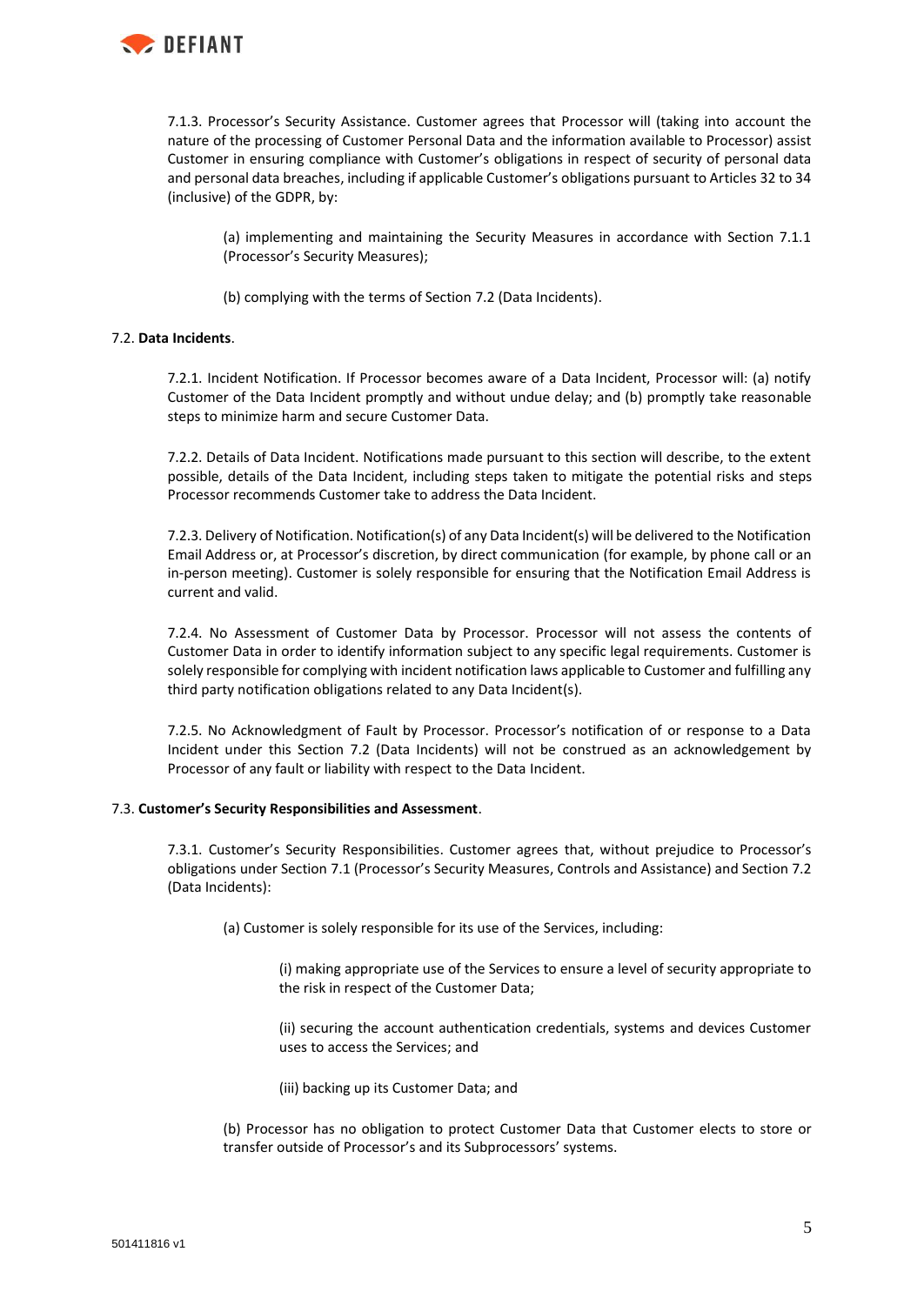

### 7.3.2. Customer's Security Assessment.

(a) Customer is solely responsible for evaluating for itself whether the Services, the Security Measures and Processor's commitments under this Section 7 (Data Security) will meet Customer's needs, including with respect to any security obligations of Customer under the European Data Protection Legislation and/or Non-European Data Protection Legislation, as applicable.

(b) Customer acknowledges and agrees that (taking into account the state of the art, the costs of implementation and the nature, scope, context and purposes of the processing of Customer Personal Data as well as the risks to individuals) the Security Measures implemented and maintained by Processor as set out in Section 7.1.1 (Processor's Security Measures) provide a level of security appropriate to the risk in respect of the Customer Data.

### 7.4. **Audits of Compliance**.

7.4.1. Customer's Audit Rights.

(a) If the European Data Protection Legislation applies to the processing of Customer Personal Data, Processor will allow Customer or an independent auditor appointed by Customer to conduct audits (including inspections) to verify Processor's compliance with its obligations under this Data Processing Agreement. Processor will contribute to such audits as described in Section 7.4 (Audits of Compliance).

(b) If Customer decides to conduct an audit as described above, then Customer shall bear all costs and expenses connected therewith, such as the auditors' fees, costs of transport, legal fees etc.

(c) If Customer has entered into Model Contract Clauses as described in Section 10.2 (Transfers of Data Out of the EEA), Processor will, without prejudice to any audit rights of a supervisory authority under such Model Contract Clauses, allow Customer or an independent auditor appointed by Customer to conduct audits as described in the Model Contract Clauses.

(c) Customer may also conduct an audit to verify Processor's compliance with its obligations under this Data Processing Agreement.

7.4.2. No Modification of MCCs. Nothing in this Section 7.4 (Audits of Compliance) varies or modifies any rights or obligations of Customer or Processor LLC under any Model Contract Clauses entered into as described in Section 10.2 (Transfers of Data Out of the EEA).

8. **Impact Assessments and Consultations**. Customer agrees that Processor will (taking into account the nature of the processing and the information available to Processor) assist Customer in ensuring compliance with any obligations of Customer in respect of data protection impact assessments and prior consultation, including if applicable Customer's obligations pursuant to Articles 35 and 36 of the GDPR.

# 9. **Data Subject Rights; Data Export**.

9.1. **Access; Rectification; Restricted Processing; Portability**. During the Term, Processor will, in a manner consistent with the functionality of the Services, enable Customer to access, rectify and restrict processing of, delete, and to export Customer Data.

#### 9.2. **Data Subject Requests**.

9.2.1. Customer's Responsibility for Requests. During the Term, if Processor receives any request from a data subject in relation to Customer Personal Data, Processor will advise the data subject to submit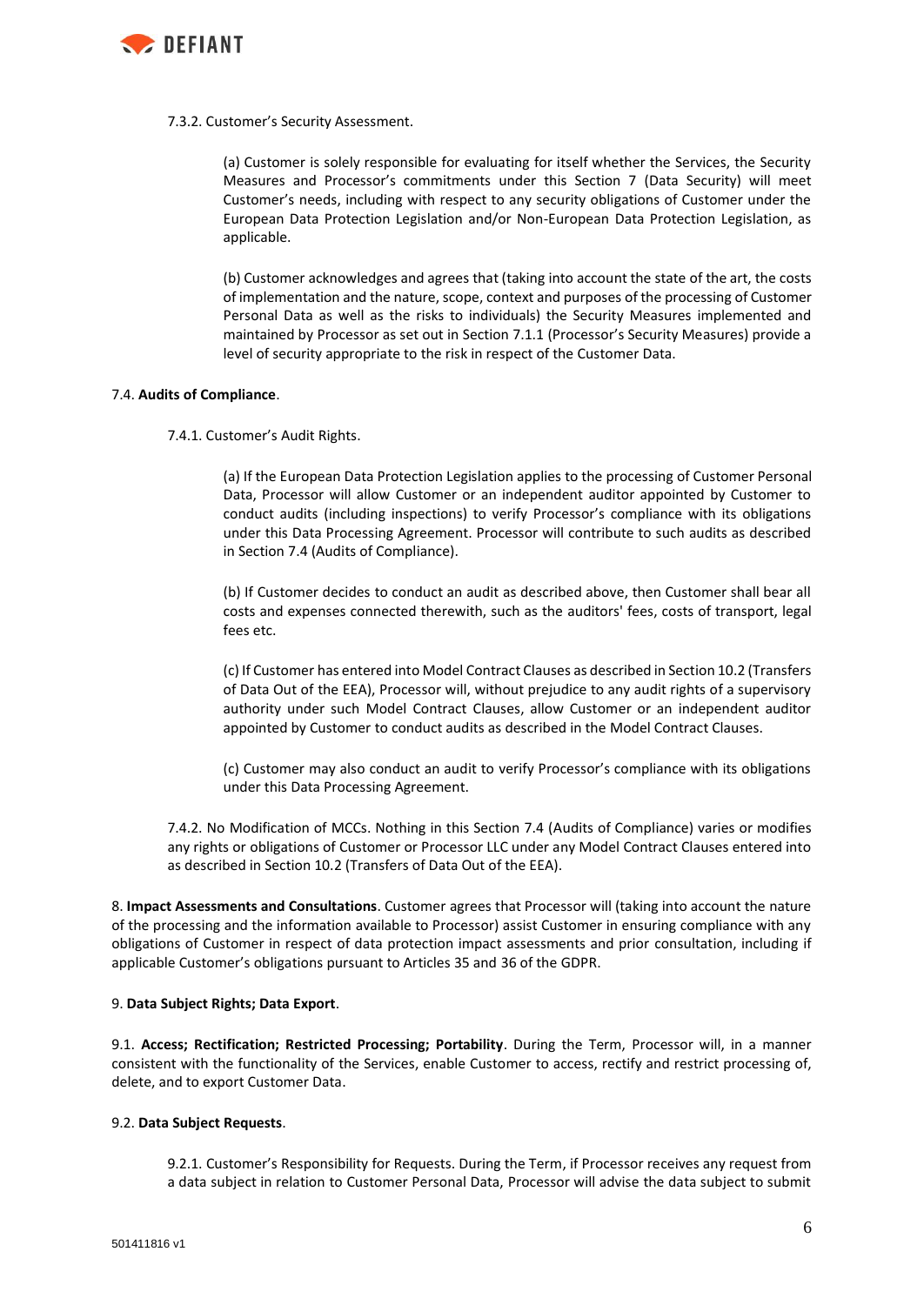

his/her request to Customer, and Customer will be responsible for responding to any such request including, where necessary, by using the functionality of the Services.

9.2.2. Processor's Data Subject Request Assistance. Customer agrees that (taking into account the nature of the processing of Customer Personal Data) Processor will assist Customer in fulfilling any obligation to respond to requests by data subjects, including if applicable Customer's obligation to respond to requests for exercising the data subject's rights laid down in Chapter III of the GDPR, by complying with the commitments set out in Section 9.1 (Access; Rectification; Restricted Processing; Portability) and Section 9.2.1 (Customer's Responsibility for Requests).

# 10. **Data Transfers**.

10.1. **Data Storage and Processing Facilities**. Customer agrees that Processor may, subject to Section 10.2 (Transfers of Data Out of the EEA), store and process Customer Data in the United States and any other country in which Processor or any of its Subprocessors maintains facilities.

### 10.2. **Transfers of Data Out of the EEA**.

10.2.1. Processor's Transfer Obligations. If the storage and/or processing of Customer Personal Data (as set out in Section 10.1 (Data Storage and Processing Facilities)) involves transfers of Customer Personal Data out of the EEA and the European Data Protection Legislation applies to the transfers of such data ("Transferred Personal Data"), Processor will:

(a) if requested to do so by Customer, ensure that Processor as the data importer of the Transferred Personal Data enters into Model Contract Clauses with Customer as the data exporter of such data, and that the transfers are made in accordance with such Model Contract Clauses; and/or

(b) offer an Alternative Transfer Solution, ensure that the transfers are made in accordance with such Alternative Transfer Solution, and make information available to Customer about such Alternative Transfer Solution.

10.2.2 Customer's Transfer Obligations. In respect of Transferred Personal Data, Customer agrees that:

(a) if under the European Data Protection Legislation Processor reasonably requires Customer to enter into Model Contract Clauses in respect of such transfers, Customer will do so; and

(b) if under the European Data Protection Legislation Processor reasonably requires Customer to use an Alternative Transfer Solution offered by Processor, and reasonably requests that Customer take any action (which may include execution of documents) strictly required to give full effect to such solution, Customer will do so.

10.3. **Data Center Information**. Processor uses Amazon's AWS to host the Service. Information about the locations of Processor data centers is available at: https://aws.amazon.com/about-aws/global-infrastructure/ (as may be updated by Amazon from time to time).

10.4 **Disclosure of Confidential Information Containing Personal Data**. If Customer has entered into Model Contract Clauses as described in Section 10.2 (Transfers of Data Out of the EEA), Processor will, notwithstanding any term to the contrary in the Agreement, ensure that any disclosure of Customer's Confidential Information containing personal data, and any notifications relating to any such disclosures, will be made in accordance with such Model Contract Clauses.

#### 11. **Subprocessors**.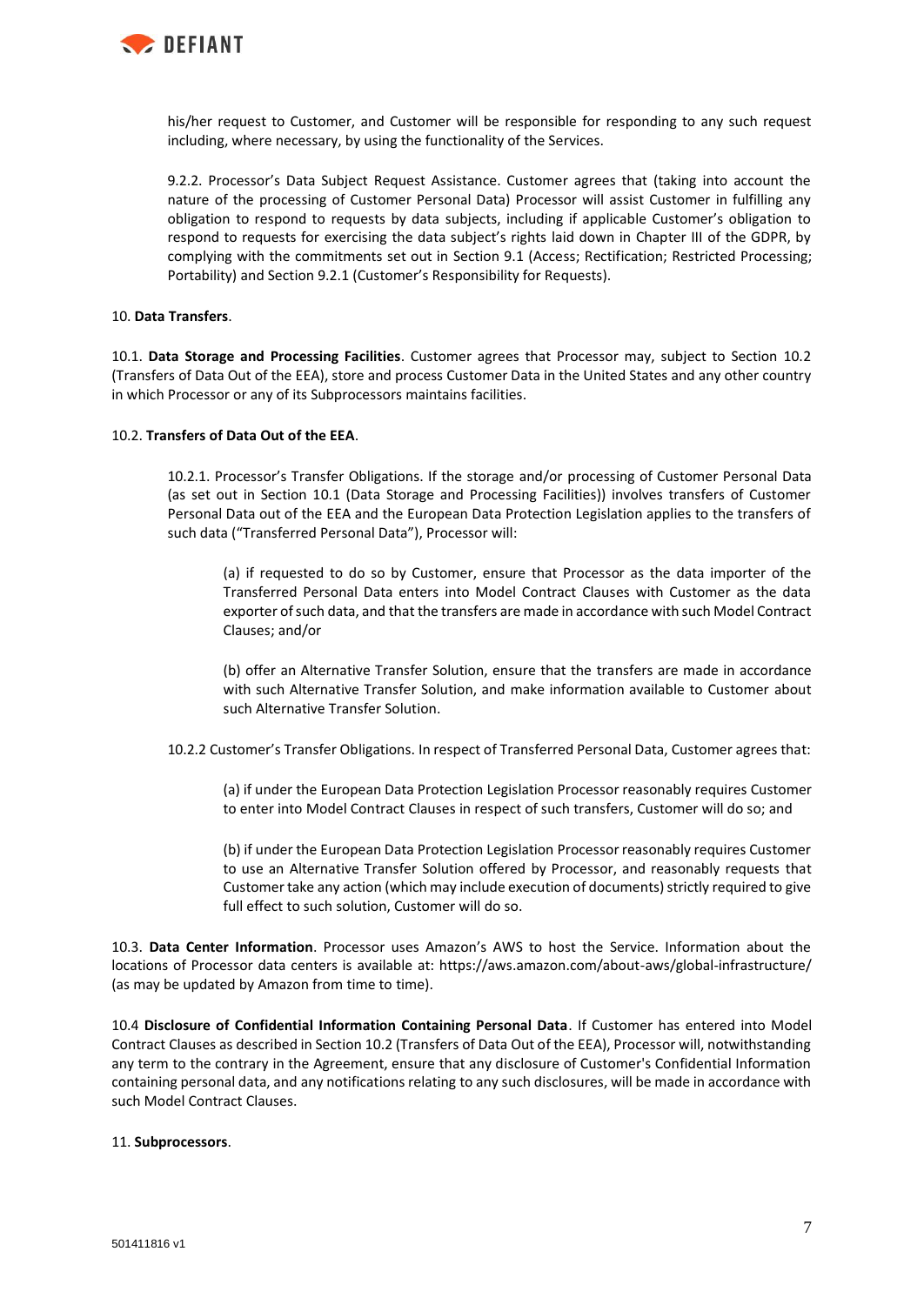

11.1. **Consent to Subprocessor Engagement**. Customer specifically authorizes the engagement of Processor's Affiliates as Subprocessors. In addition, Customer generally authorizes the engagement of any other third parties as Subprocessors ("**Third Party Subprocessors**"). If Customer has entered into Model Contract Clauses as described in Section 10.2 (Transfers of Data Out of the EEA), the above authorizations will constitute Customer's prior written consent to the subcontracting by Processor LLC of the processing of Customer Data if such consent is required under the Model Contract Clauses.

11.2. **Information about Subprocessors**. Information about Subprocessors is available in Appendix 3 and may be updated by Processor from time to time in accordance with this Data Processing Agreement).

11.3. **Requirements for Subprocessor Engagement**. When engaging any Subprocessor, Processor will:

(a) ensure via a written contract that:

(i) the Subprocessor only accesses and uses Customer Data to the extent required to perform the obligations subcontracted to it, and does so in accordance with the Agreement (including this Data Processing Agreement) and any Model Contract Clauses entered into or Alternative Transfer Solution adopted by Processor as described in Section 10.2 (Transfers of Data Out of the EEA); and

(ii) if the GDPR applies to the processing of Customer Personal Data, the data protection obligations set out in Article 28(3) of the GDPR, as described in this Data Processing Agreement, are imposed on the Subprocessor; and

(b) remain fully liable for all obligations subcontracted to, and all acts and omissions of, the Subprocessor.

### 11.4. **Opportunity to Object to Subprocessor Changes**.

(a) When any new Third Party Subprocessor is engaged during the Term, Processor will, at least 30 days before the new Third Party Subprocessor processes any Customer Data, inform Customer of the engagement (including the name and location of the relevant subprocessor and the activities it will perform) by sending an email to the Notification Email Address.

(b) Customer may object to any new Third Party Subprocessor by terminating the Agreement immediately upon written notice to Processor, on condition that Customer provides such notice within 90 days of being informed of the engagement of the subprocessor as described in Section 11.4(a). This termination right is Customer's sole and exclusive remedy if Customer objects to any new Third Party Subprocessor.

### 12. **Processing Records**.

12.1. **Processor's Processing Records**. Customer acknowledges that Processor is required under the GDPR to: (a) collect and maintain records of certain information, including the name and contact details of processor and/or controller on behalf of which Processor is acting and, where applicable, of such processor's or controller's local representative and data protection officer, as well as the categories of processing carried out on behalf of each controller, where possible a general description of the technical and organisational security measures; and (b) make such information available to the supervisory authorities.

#### 13. **Liability**.

13.1. **Liability Cap**. The total combined liability of either party and its Affiliates towards the other party and its Affiliates under or in connection with the Agreement, the Data Processing Agreement, and the Model Contract Clauses (if such Model Contract Clauses have been entered into as described in Section 10.2 Transfers of Data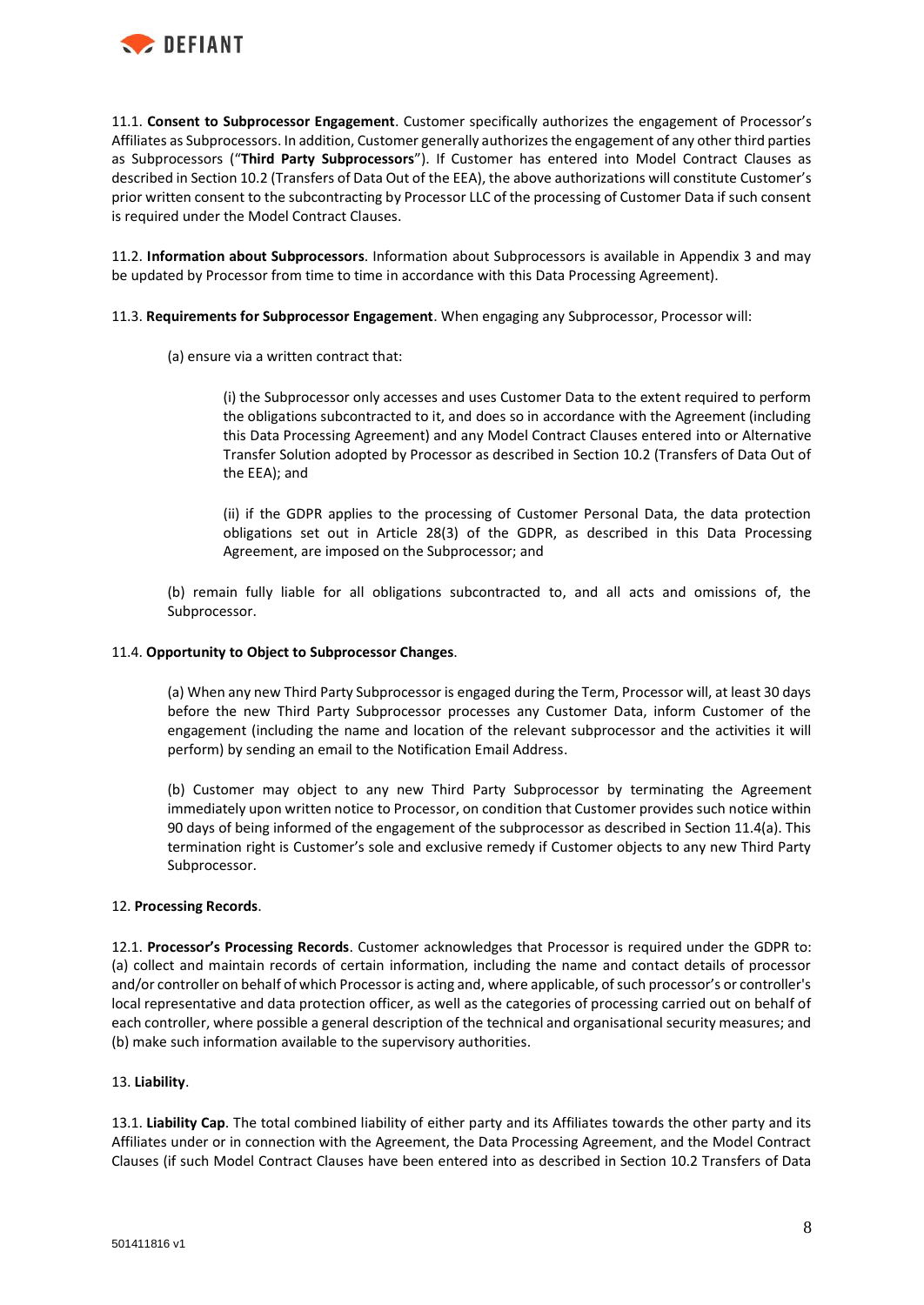

Out of the EEA) combined will be limited to the Agreed Liability Cap for the relevant party, subject to Section 13.2 (Liability Cap Exclusions).

13.2. **Liability Cap Exclusions**. Nothing in Section 13.1 (Liability Cap) will affect the remaining terms of the Agreement relating to liability (including any specific exclusions from any limitation of liability).

14. **Effect of Agreement**. To the extent of any conflict or inconsistency between the terms of this Data Processing Agreement and the remainder of the Agreement, the terms of this Data Processing Agreement will govern.

### **15. Miscellaneous.**

15.1. Neither the rights nor the obligations of any Party may be assigned in whole or in part without the prior written consent of the other Party, provided, however, that this Data Processing Agreement may be transferred or assigned in the event of a restructuring or change of control affecting a Party hereto.

15.2. In the event of any dispute arising between the Parties in connection with this Data Processing Agreement, the Parties shall negotiate in good faith to resolve their dispute. If the dispute cannot be resolved by good faith negotiations by the Parties, the dispute shall be finally settled by a public court relevant for the seat of the Processor.

15.3. This Data Processing Agreement is governed by laws of the state of Washington, without reference to its choice of law rules.

15.4. Should any provision of this Data Processing Agreement be invalid or unenforceable, then the remainder of this Data Processing Agreement shall remain valid and in force. The invalid or unenforceable provision shall be either (i) amended as necessary to ensure its validity and enforceability, while preserving the Parties' intentions as closely as possible or, if this is not possible, (ii) construed in a manner as if the invalid or unenforceable part had never been contained therein.

15.5. Any amendments to this Data Processing Agreement shall be made in writing, otherwise being null and void.

If you have any questions or concerns in regards to this Agreement, please contact privacy@defiant.com.

IN WITNESS WHEREOF, the Parties through their duly authorized representatives hereby agree to the terms of this Data Processing Agreement:

| Defiant, Inc. signed by:                                                                                                                                                                                                                     | All Human<br>Customer:                                                                                                                                                                                                              |
|----------------------------------------------------------------------------------------------------------------------------------------------------------------------------------------------------------------------------------------------|-------------------------------------------------------------------------------------------------------------------------------------------------------------------------------------------------------------------------------------|
| terry Boyte<br>Sign:<br>BA4076F1D16F4F5                                                                                                                                                                                                      | Sign:                                                                                                                                                                                                                               |
| Kerry Boyte<br>Name: and the state of the state of the state of the state of the state of the state of the state of the state of the state of the state of the state of the state of the state of the state of the state of the state of the |                                                                                                                                                                                                                                     |
| COO, Defiant, Inc.                                                                                                                                                                                                                           | Nathalie Feucht<br>Name:                                                                                                                                                                                                            |
| Title:                                                                                                                                                                                                                                       | <b>Title:</b> The contract of the contract of the contract of the contract of the contract of the contract of the contract of the contract of the contract of the contract of the contract of the contract of the contract of the c |
|                                                                                                                                                                                                                                              | Contact Email: __ contact@allhuman.fr                                                                                                                                                                                               |
|                                                                                                                                                                                                                                              | Date:<br>20/08/2019                                                                                                                                                                                                                 |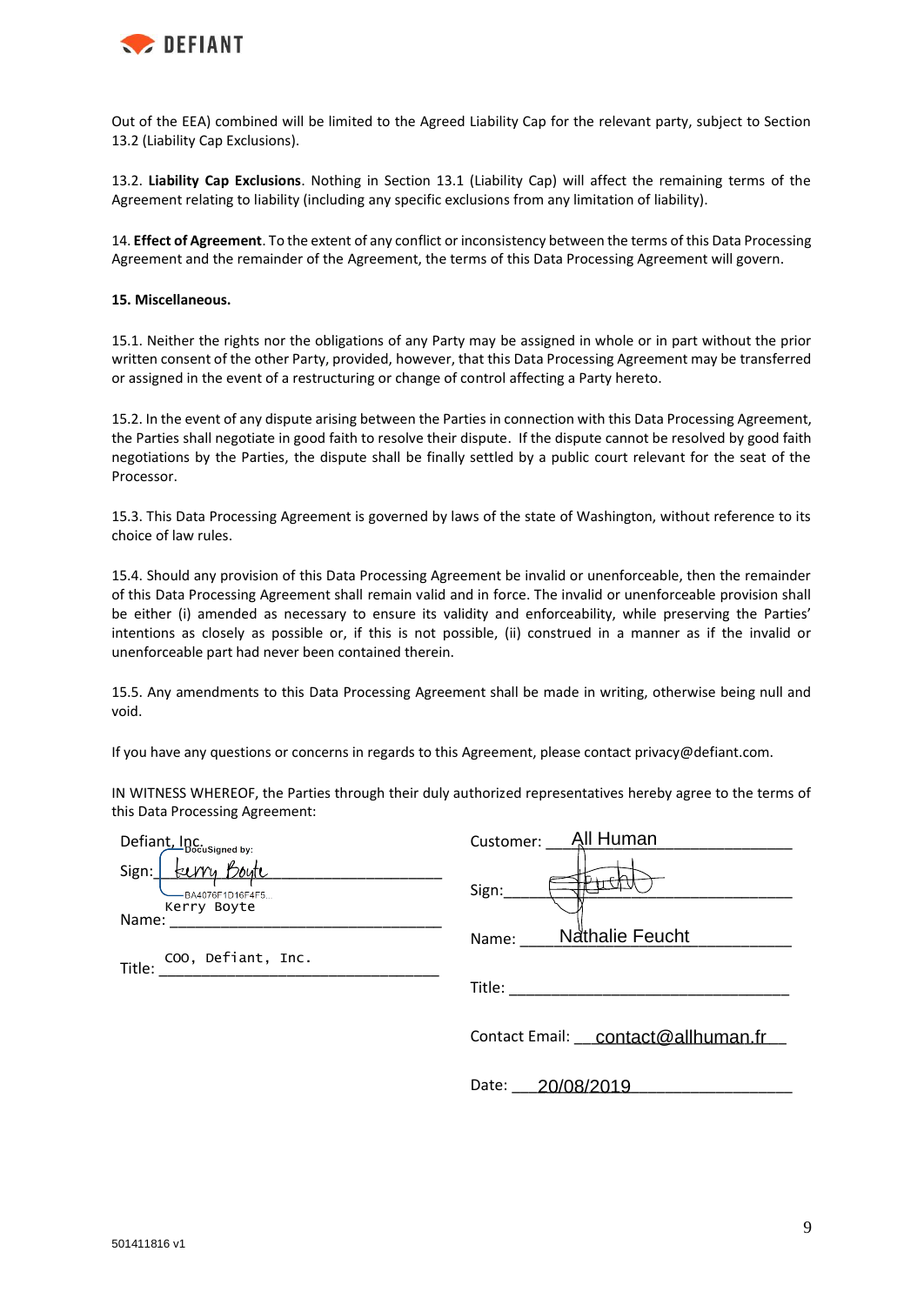

### **Appendix 1: Subject Matter and Details of the Data Processing (Record of Processing)**

# **Subject Matter**

Processor's provision of the Services and related technical support to Customer.

### **Duration of the Processing**

The applicable Term plus the period from expiry of such Term until deletion of all Customer Data by Processor in accordance with the Data Processing Agreement.

### **Nature and Purpose of the Processing**

Processor will process Customer Personal Data submitted, stored, sent or received by Customer, its Affiliates or End Users via the Services for the purposes of providing the Services and related technical support to Customer in accordance with the Data Processing Agreement.

### **Categories of Data**

When a Customer subscribes to or makes purchases through the Services, Defiant may collect name, email address, address, telephone number and payment information.

When a Customer uses specific features of the Services, Defiant may collect the following types of EU Personal Data:

When using the Services Defiant may collect the following Customer Data: originating Internet Protocol (IP) address, proxy IP address, url accessed, complete http header, http request body, and cookies (e.g., Google Analytics, Root Commerce (shopping cart contents), WordPress authentication cookie).

When using the site cleaning service, Defiant may download a complete copy of the Customer's website including the website database which may include Customer Data.

Defiant automatically collects Customer and End User search queries and the date and time of the Customer and/or End User's request and referral URL. Depending on the settings of a Customer and/or End User's computer or mobile device ("Device"), Defiant also automatically collects: IP address; MAC address; Device make, model and operating system version; mobile network information; internet service provider; browser type and language; country and time zone in which the Device is located; and metadata stored on the Device. When permitted, Defiant also may collect data about a User's geographic location through GPS, beacons and similar technology.

All of EU Personal Data is collected to operate, manage and improve the Services and ensure the technical functionality and security of the Services.

# **Data Subjects**

EU Personal Data submitted, stored, sent or received via the Services may concern the following categories of data subjects: End Users including Customer's employees and contractors; the personnel of Customer's customers, suppliers and subcontractors; and any other person who transmits data via the Services, including individuals collaborating and communicating with End Users.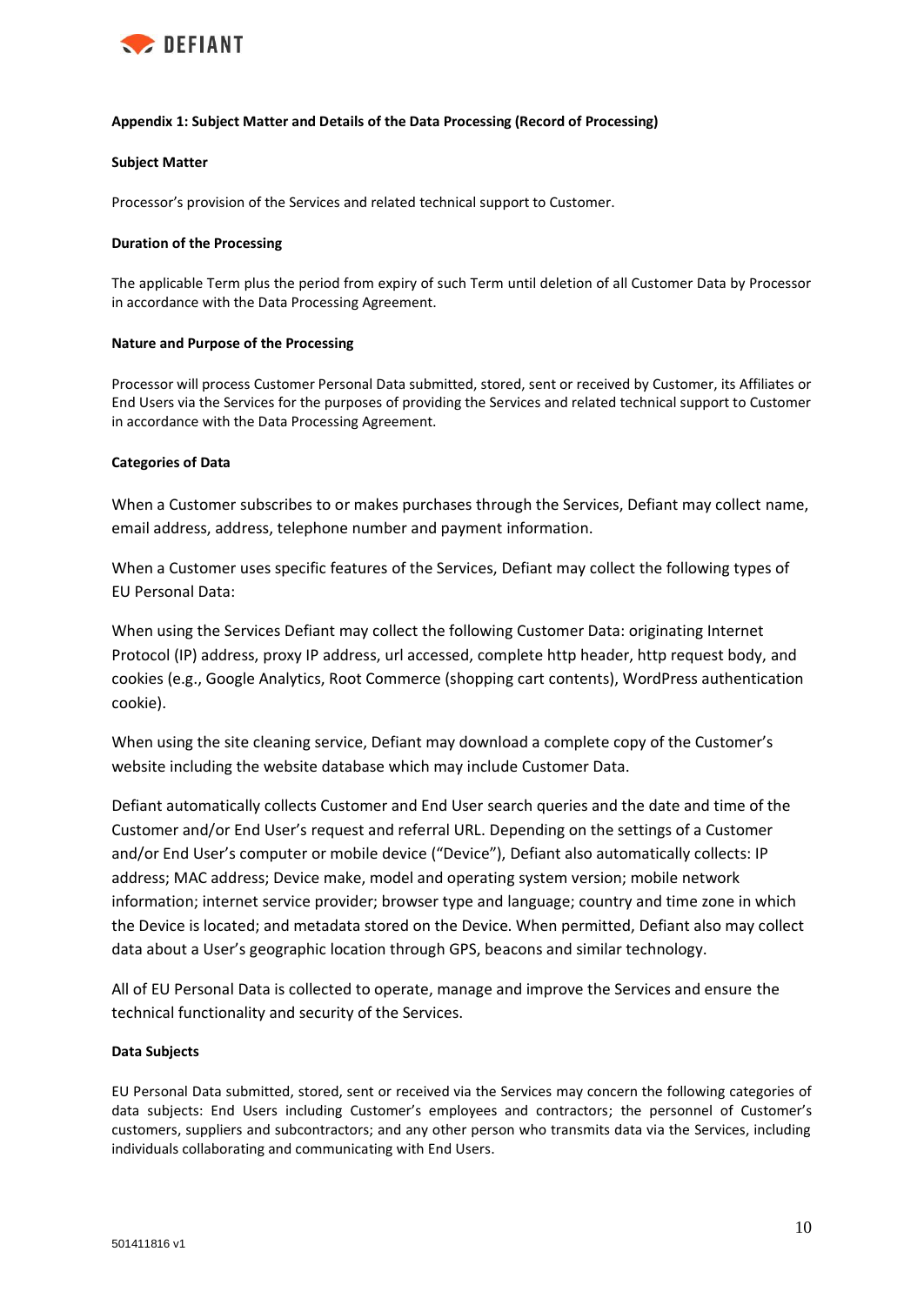

### **Appendix 2: Security Measures**

As from the Agreement Effective Date, Processor will implement and maintain the Security Measures set out in this Appendix 2 to the Data Processing Agreement. Processor may update or modify such Security Measures from time to time provided that such updates and modifications do not result in the degradation of the overall security of the Services.

### **1. Infrastructure security**

Processor personnel are required to follow security policies that define access privileges and control for the transmission, processing, and storing of sensitive data. Processor conducts annual risk assessments on system and networking components which include systems, data, computers, personal devices, applications, facilities, connections, individuals, documentation, and electronic media, where confidential, sensitive data is present.

Personnel are required to execute an Information Security policy and must acknowledge receipt of, and compliance with, Processor's security policies.

### **2. Personnel Security.**

Processor personnel are required to conduct themselves in a manner consistent with the company's guidelines regarding confidentiality, business ethics, appropriate usage, and professional standards. Processor conducts reasonably appropriate backgrounds checks to the extent legally permissible and in accordance with applicable local labor law and statutory regulations.

Personnel are required to execute a confidentiality agreement and must acknowledge receipt of, and compliance with, Processor's confidentiality and privacy policies.

### **3. Subprocessor Security.**

Before onboarding Subprocessors, Processor conducts an audit of the security and privacy practices of Subprocessors to ensure Subprocessors provide a level of security and privacy appropriate to their access to data and the scope of the services they are engaged to provide. Once Processor has assessed the risks presented by the Subprocessor, then subject always to the requirements set out in Section 11.3 (Requirements for Subprocessor Engagement) of this Data Processing Agreement, the Subprocessor is required to enter into appropriate security, confidentiality and privacy contract terms.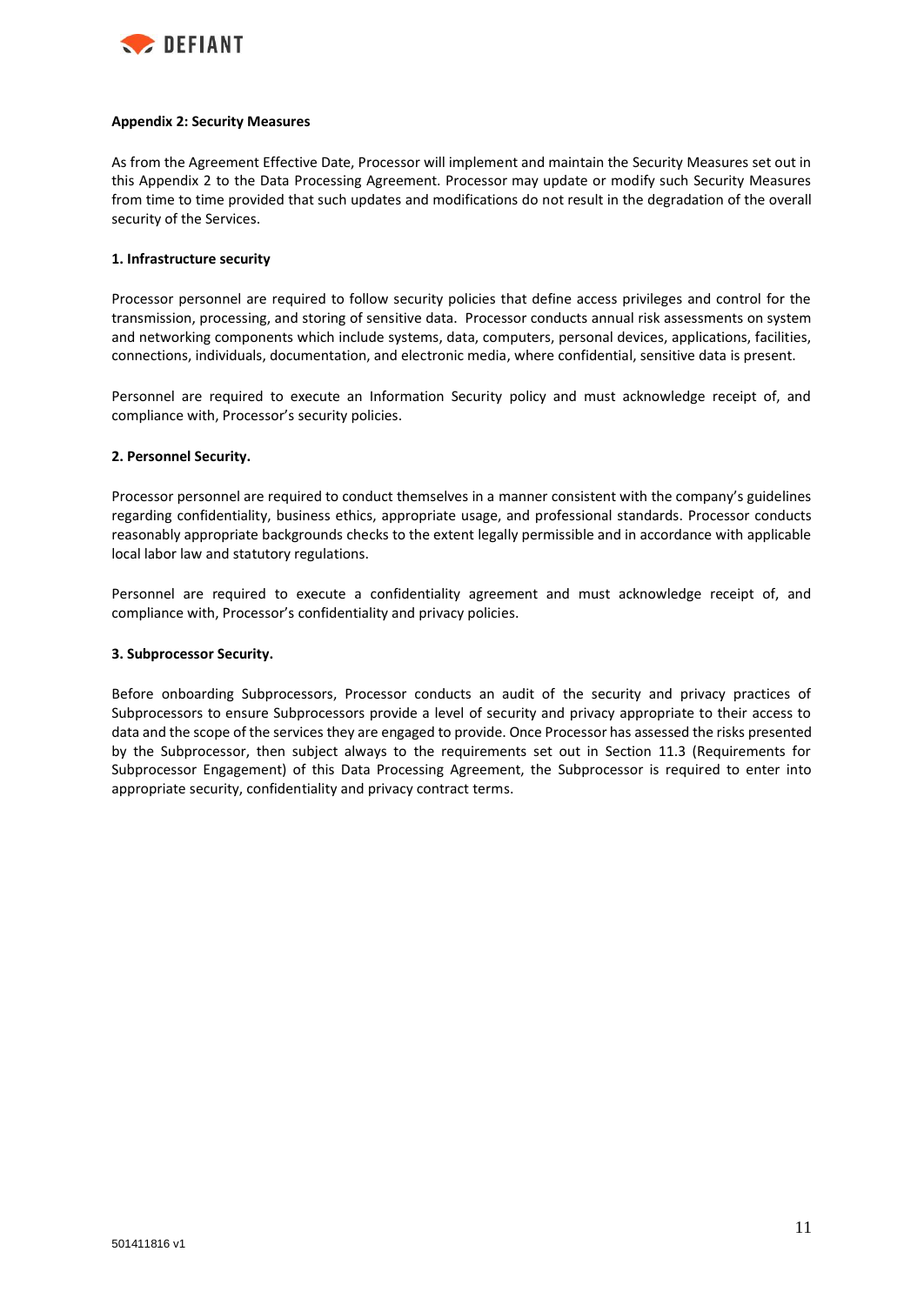

# **Appendix 3: Subprocessors**

Defiant uses the following subprocessors in the performance of the Service:

| Subprocessor          | <b>Location</b>      |
|-----------------------|----------------------|
| Amazon Web Services   | <b>United States</b> |
| <b>ByteGrid</b>       | <b>United States</b> |
| Twilio                | <b>United States</b> |
| Freshworks            | <b>United States</b> |
| <b>Mode Analytics</b> | <b>United States</b> |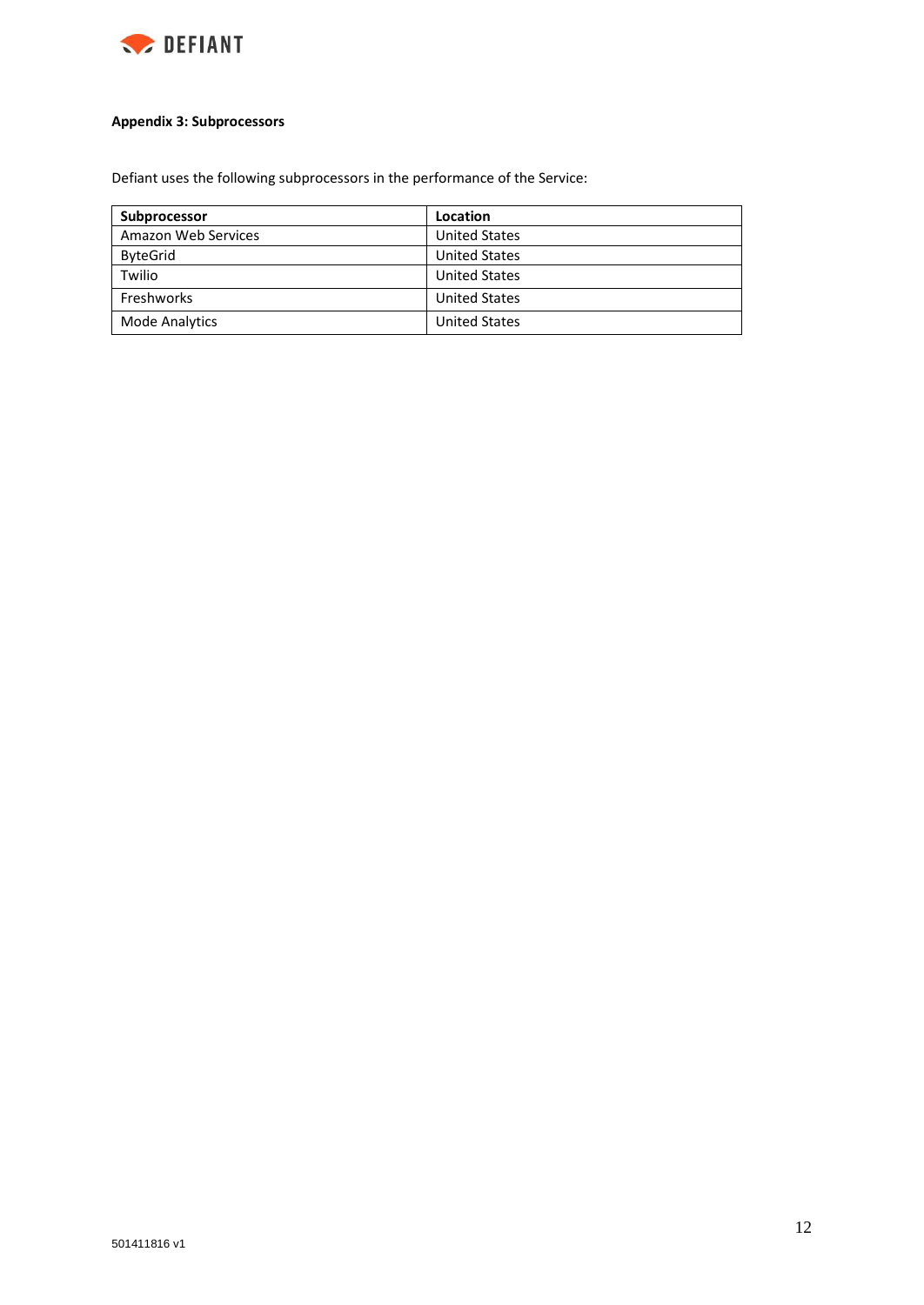

# **Standard Contractual Clauses (processors)**

**for the purposes of Article 26(2) of Directive 95/46/EC for the transfer of personal data to processors established in third countries which do not ensure an adequate level of data protection**

**The Customer accepting the Clauses (the "Data Exporter")**

And

**Defiant, Inc., 800 5th Ave Ste 4100, Seattle, WA 98104, USA (the "Data Importer")**

each a "party"; together "the parties",

AGREE on the following Contractual Clauses (the Clauses) in order to adduce adequate safeguards with respect to the protection of privacy and fundamental rights and freedoms of individuals for the transfer by the Data Exporter to the Data Importer of the personal data specified in Appendix 1.

The Clauses (including appendices 1 and 2) are effective from the date the Customer entity has both: (i); executed a valid Wordfence terms of use agreement and data processing agreement (collectively the "Agreement") or is otherwise an authorized customer affiliate under such Agreement; and (ii) executed these Clauses agreement.

If you are executing on behalf of the Data Exporter, you represent and warrant that: (i) you have full legal authority to bind your employer, or the applicable entity, to these terms and conditions; (ii) you have read and understand the Clauses; and (iii) you agree, on behalf of the party that you represent, to the Clauses. The Clauses shall automatically expire on the termination or expiry of the Agreement.

#### *Clause 1*

# **Definitions**

For the purposes of the Clauses:

(a) '*personal data*', '*special categories of data*', '*process/processing*', '*controller*', '*processor*', '*Data Subject*' and '*Supervisory Authority*' shall have the same meaning as in Directive 95/46/EC of the European Parliament and of the Council of 24 October 1995 on the protection of individuals with regard to the processing of personal data and on the free movement of such data;

(b) 'the *Data Exporter*' means the controller who transfers the personal data;

(c) 'the *Data Importer*' means the processor who agrees to receive from the Data Exporter personal data intended for processing on his behalf after the transfer in accordance with his instructions and the terms of the Clauses and who is not subject to a third country's system ensuring adequate protection within the meaning of Article 25 (1) of Directive 95/46/EC;

(d) 'the *Subprocessor*' means any processor engaged by the Data Importer or by any other subprocessor of the Data Importer who agrees to receive from the Data Importer or from any other subprocessor of the Data Importer personal data exclusively intended for processing activities to be carried out on behalf of the Data Exporter after the transfer in accordance with his instructions, the terms of the Clauses and the terms of the written subcontract;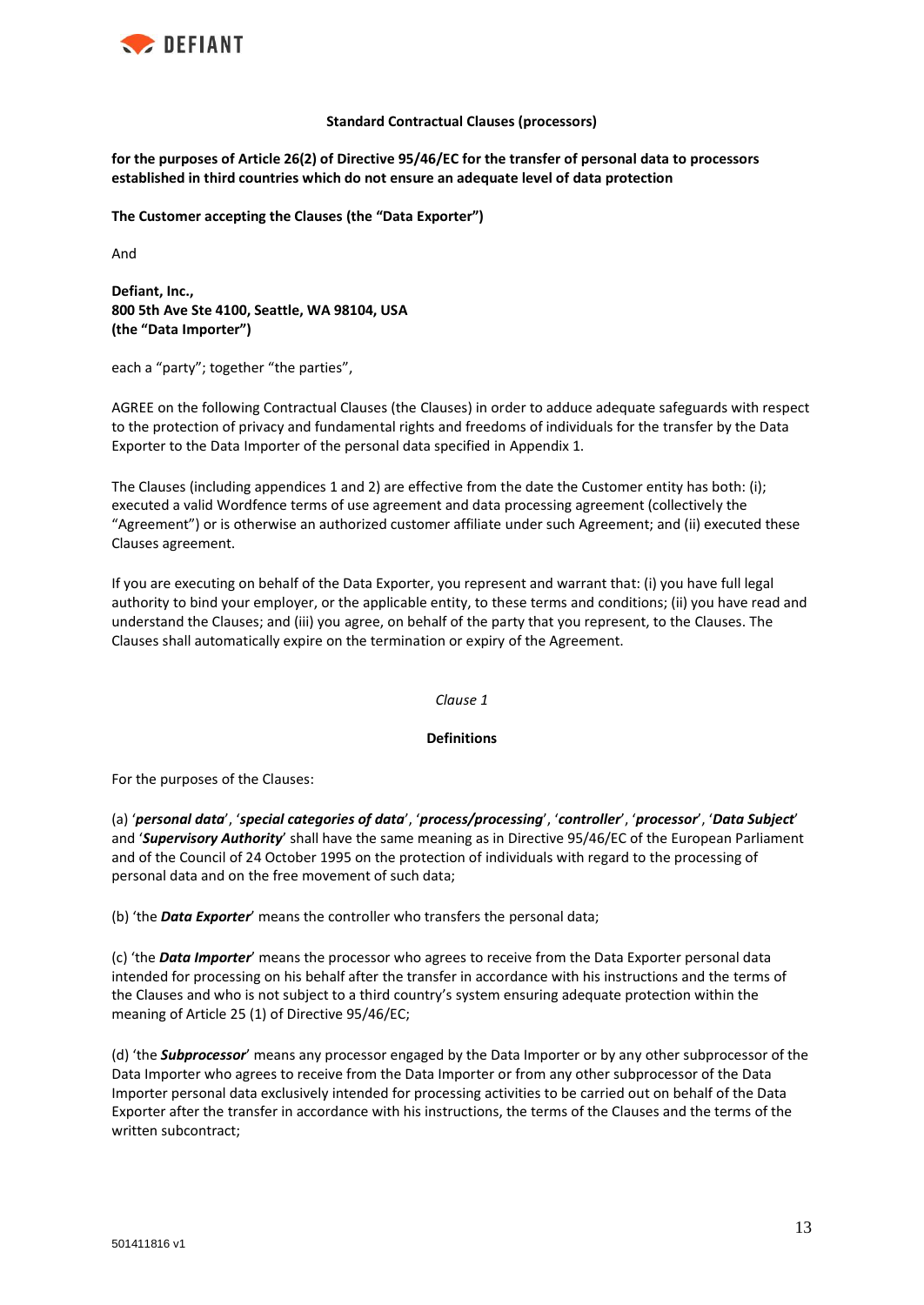

(e) 'the *applicable data protection law*' means the legislation protecting the fundamental rights and freedoms of individuals and, in particular, their right to privacy with respect to the processing of personal data applicable to a data controller in the Member State in which the Data Exporter is established;

(f) '*technical and organisational security measures*' means those measures aimed at protecting personal data against accidental or unlawful destruction or accidental loss, alteration, unauthorised disclosure or access, in particular where the processing involves the transmission of data over a network, and against all other unlawful forms of processing.

# *Clause 2*

# **Details of the transfer**

The details of the transfer and in particular the special categories of personal data where applicable are specified in Appendix 1 which forms an integral part of the Clauses.

*Clause 3*

# **Third-party beneficiary clause**

1. The Data Subject can enforce against the Data Exporter this Clause, Clause 4(b) to (i), Clause 5(a) to (e), and (g) to (j), Clause 6(1) and (2), Clause 7, Clause 8(2), and Clauses 9 to 12 as third-party beneficiary.

2. The Data Subject can enforce against the Data Importer this Clause, Clause 5(a) to (e) and (g), Clause 6, Clause 7, Clause 8(2), and Clauses 9 to 12, in cases where the Data Exporter has factually disappeared or has ceased to exist in law unless any successor entity has assumed the entire legal obligations of the Data Exporter by contract or by operation of law, as a result of which it takes on the rights and obligations of the Data Exporter, in which case the Data Subject can enforce them against such entity.

3. The Data Subject can enforce against the Subprocessor this Clause, Clause 5(a) to (e) and (g), Clause 6, Clause 7, Clause 8(2), and Clauses 9 to 12, in cases where both the Data Exporter and the Data Importer have factually disappeared or ceased to exist in law or have become insolvent, unless any successor entity has assumed the entire legal obligations of the Data Exporter by contract or by operation of law as a result of which it takes on the rights and obligations of the data exporter, in which case the Data Subject can enforce them against such entity. Such third-party liability of the Subprocessor shall be limited to its own processing operations under the Clauses.

4. The parties do not object to a Data Subject being represented by an association or other body if the Data Subject so expressly wishes and if permitted by national law.

#### *Clause 4*

# **Obligations of the Data Exporter**

The Data Exporter agrees and warrants:

(a) that the processing, including the transfer itself, of the personal data has been and will continue to be carried out in accordance with the relevant provisions of the applicable data protection law (and, where applicable, has been notified to the relevant authorities of the Member State where the Data Exporter is established) and does not violate the relevant provisions of that State

(b) that it has instructed and throughout the duration of the personal data processing services will instruct the Data Importer to process the personal data transferred only on the Data Exporter's behalf and in accordance with the applicable data protection law and the Clauses;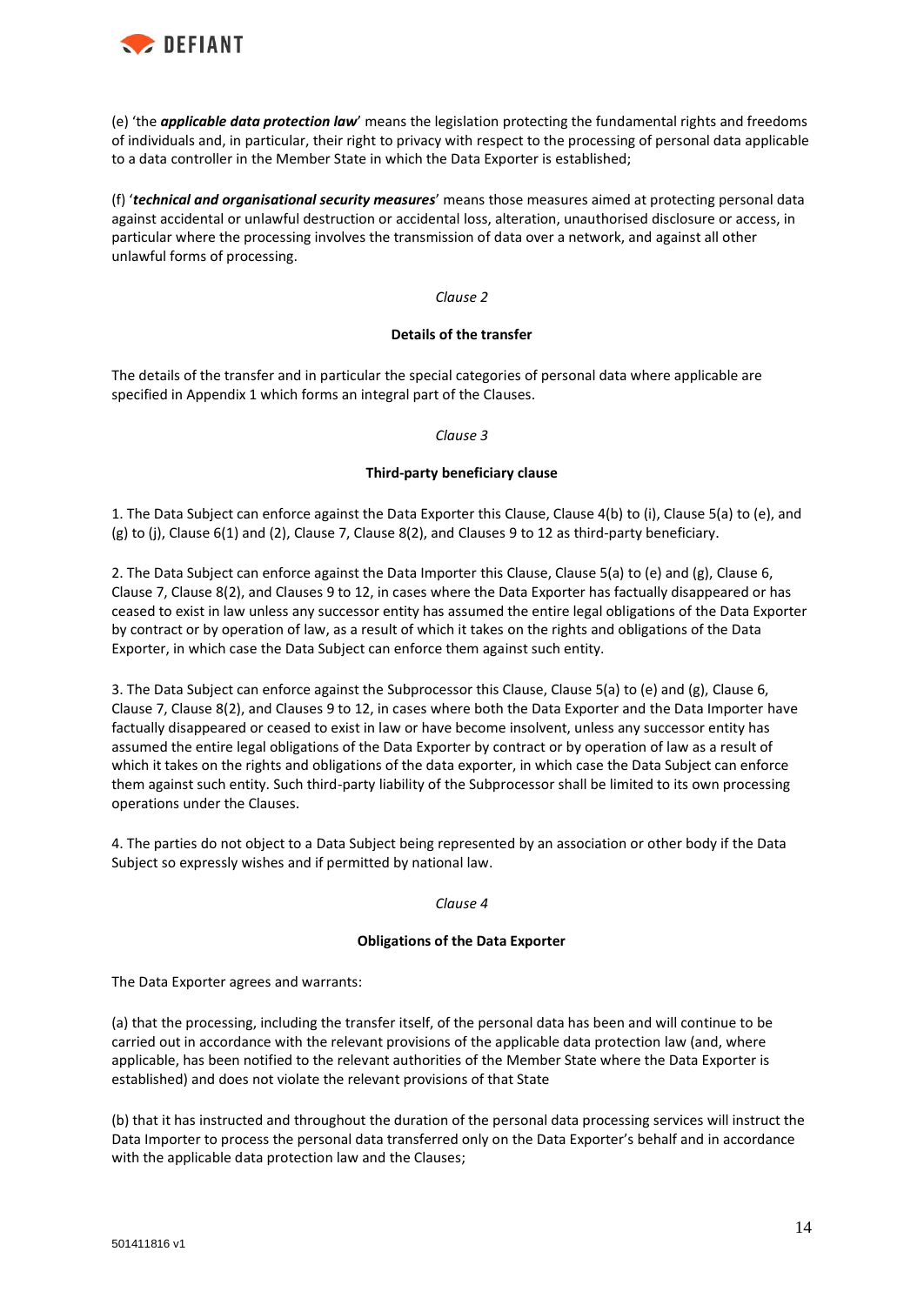

(c) that the Data Importer will provide sufficient guarantees in respect of the technical and organisational security measures specified in Appendix 2 to this contract;

(d) that after assessment of the requirements of the applicable data protection law, the security measures are appropriate to protect personal data against accidental or unlawful destruction or accidental loss, alteration, unauthorised disclosure or access, in particular where the processing involves the transmission of data over a network, and against all other unlawful forms of processing, and that these measures ensure a level of security appropriate to the risks presented by the processing and the nature of the data to be protected having regard to the state of the art and the cost of their implementation.

(e) that it will ensure compliance with the security measures;

(f) that, if the transfer involves special categories of data, the Data Subject has been informed or will be informed before, or as soon as possible after, the transfer that its data could be transmitted to a third country not providing adequate protection within the meaning of Directive 95/46/EC;

(g) to forward any notification received from the Data Importer or any Subprocessor pursuant to Clause 5(b) and Clause 8(3) to the data protection supervisory authority if the Data Exporter decides to continue the transfer or to lift the suspension;

(h) to make available to the Data Subjects upon request a copy of the Clauses, with the exception of Appendix 2, and a summary description of the security measures, as well as a copy of any contract for sub-processing services which has to be made in accordance with the Clauses, unless the Clauses or the contract contain commercial information, in which case it may remove such commercial information;

(i) that, in the event of sub-processing, the processing activity is carried out in accordance with Clause 11 by a Subprocessor providing at least the same level of protection for the personal data and the rights of Data Subject as the Data Importer under the Clauses; and

(j) that it will ensure compliance with Clause 4(a) to (i).

# *Clause 5*

# **Obligations of the Data Importer**

The Data Importer agrees and warrants:

(a) to process the personal data only on behalf of the Data Exporter and in compliance with its instructions and the Clauses; if it cannot provide such compliance for whatever reasons, it agrees to inform promptly the Data Exporter of its inability to comply, in which case the Data Exporter is entitled to suspend the transfer of data and/or terminate the contract;

(b) that it has no reason to believe that the legislation applicable to it prevents it from fulfilling the instructions received from the Data Exporter and its obligations under the contract and that in the event of a change in this legislation which is likely to have a substantial adverse effect on the warranties and obligations provided by the Clauses, it will promptly notify the change to the Data Exporter as soon as it is aware, in which case the Data Exporter is entitled to suspend the transfer of data and/or terminate the contract;

(c) that it has implemented the technical and organisational security measures specified in Appendix 2 before processing the personal data transferred;

(d) that it will promptly notify the Data Exporter about: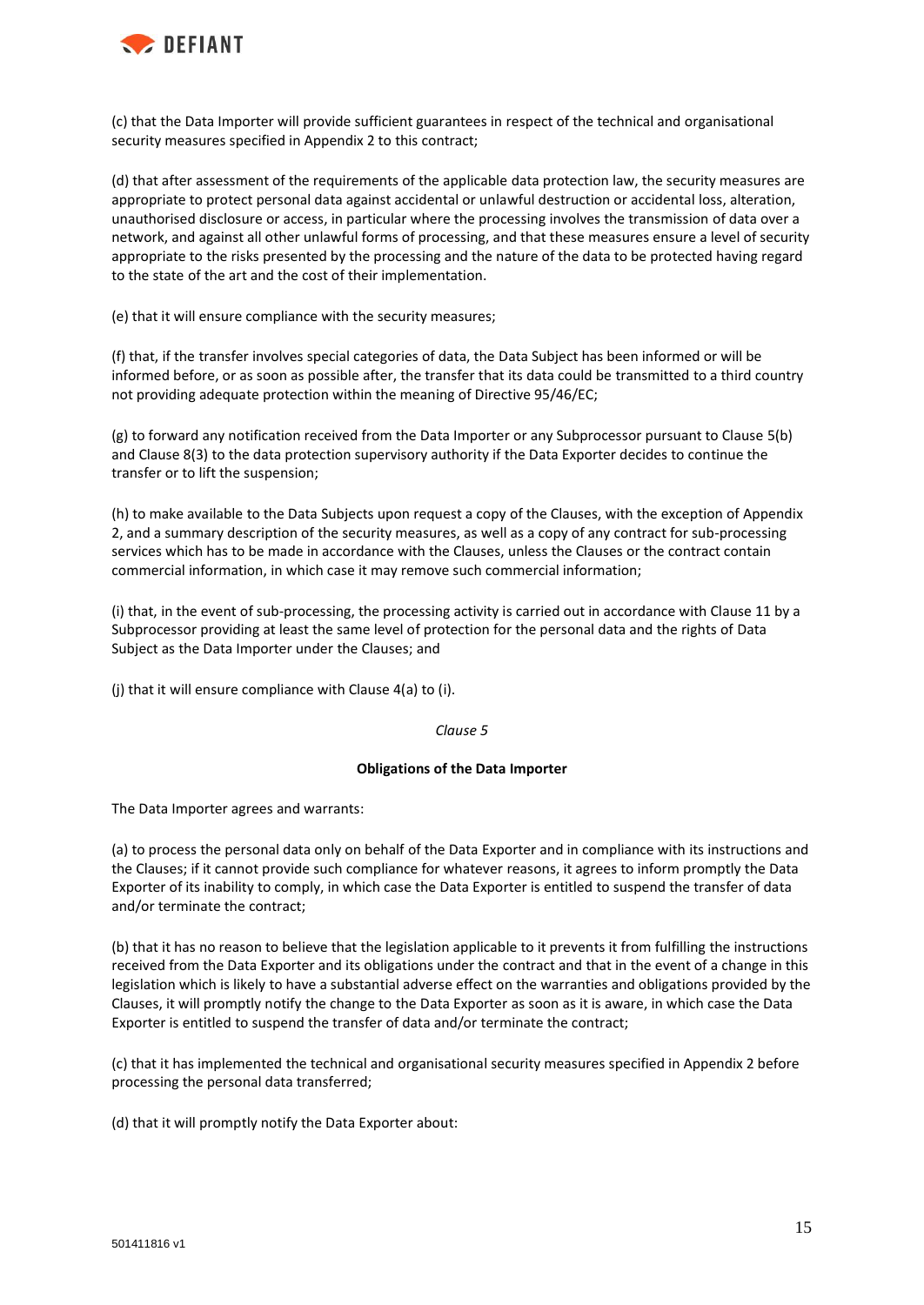

(i) any legally binding request for disclosure of the personal data by a law enforcement authority unless otherwise prohibited, such as a prohibition under criminal law to preserve the confidentiality of a law enforcement investigation;

(ii) any accidental or unauthorised access; and

(iii) any request received directly from the Data Subjects without responding to that request, unless it has been otherwise authorised to do so;

(e) to deal promptly and properly with all inquiries from the Data Exporter relating to its processing of the personal Data Subject to the transfer and to abide by the advice of the supervisory authority with regard to the processing of the data transferred;

(f) at the request of the Data Exporter to submit its data-processing facilities for audit of the processing activities covered by the Clauses which shall be carried out by the Data Exporter or an inspection body composed of independent members and in possession of the required professional qualifications bound by a duty of confidentiality, selected by the Data Exporter, where applicable, in agreement with the supervisory authority;

(g) to make available to the Data Subject upon request a copy of the Clauses, or any existing contract for subprocessing, unless the Clauses or contract contain commercial information, in which case it may remove such commercial information, with the exception of Appendix 2 which shall be replaced by a summary description of the security measures in those cases where the Data Subject is unable to obtain a copy from the Data Exporter;

(h) that, in the event of sub-processing, it has previously informed the Data Exporter and obtained its prior written consent;

(i) that the processing services by the Subprocessor will be carried out in accordance with Clause 11;

(j) to send promptly a copy of any Subprocessor agreement it concludes under the Clauses to the Data Exporter.

### *Clause 6*

# **Liability**

1. The parties agree that any Data Subject, who has suffered damage as a result of any breach of the obligations referred to in Clause 3 or in Clause 11 by any party or Subprocessor is entitled to receive compensation from the Data Exporter for the damage suffered.

2. If a Data Subject is not able to bring a claim for compensation in accordance with paragraph 1 against the Data Exporter, arising out of a breach by the Data Importer or his Subprocessor of any of their obligations referred to in Clause 3 or in Clause 11, because the Data Exporter has factually disappeared or ceased to exist in law or has become insolvent, the Data Importer agrees that the Data Subject may issue a claim against the Data Importer as if it were the Data Exporter, unless any successor entity has assumed the entire legal obligations of the Data Exporter by contract or by operation of law, in which case the Data Subject can enforce its rights against such entity. The Data Importer may not rely on a breach by a Subprocessor of its obligations in order to avoid its own liabilities.

3. If a Data Subject is not able to bring a claim against the Data Exporter or the Data Importer referred to in paragraphs 1 and 2, arising out of a breach by the Subprocessor of any of their obligations referred to in Clause 3 or in Clause 11 because both the Data Exporter and the Data Importer have factually disappeared or ceased to exist in law or have become insolvent, the Subprocessor agrees that the Data Subject may issue a claim against the data Subprocessor with regard to its own processing operations under the Clauses as if it were the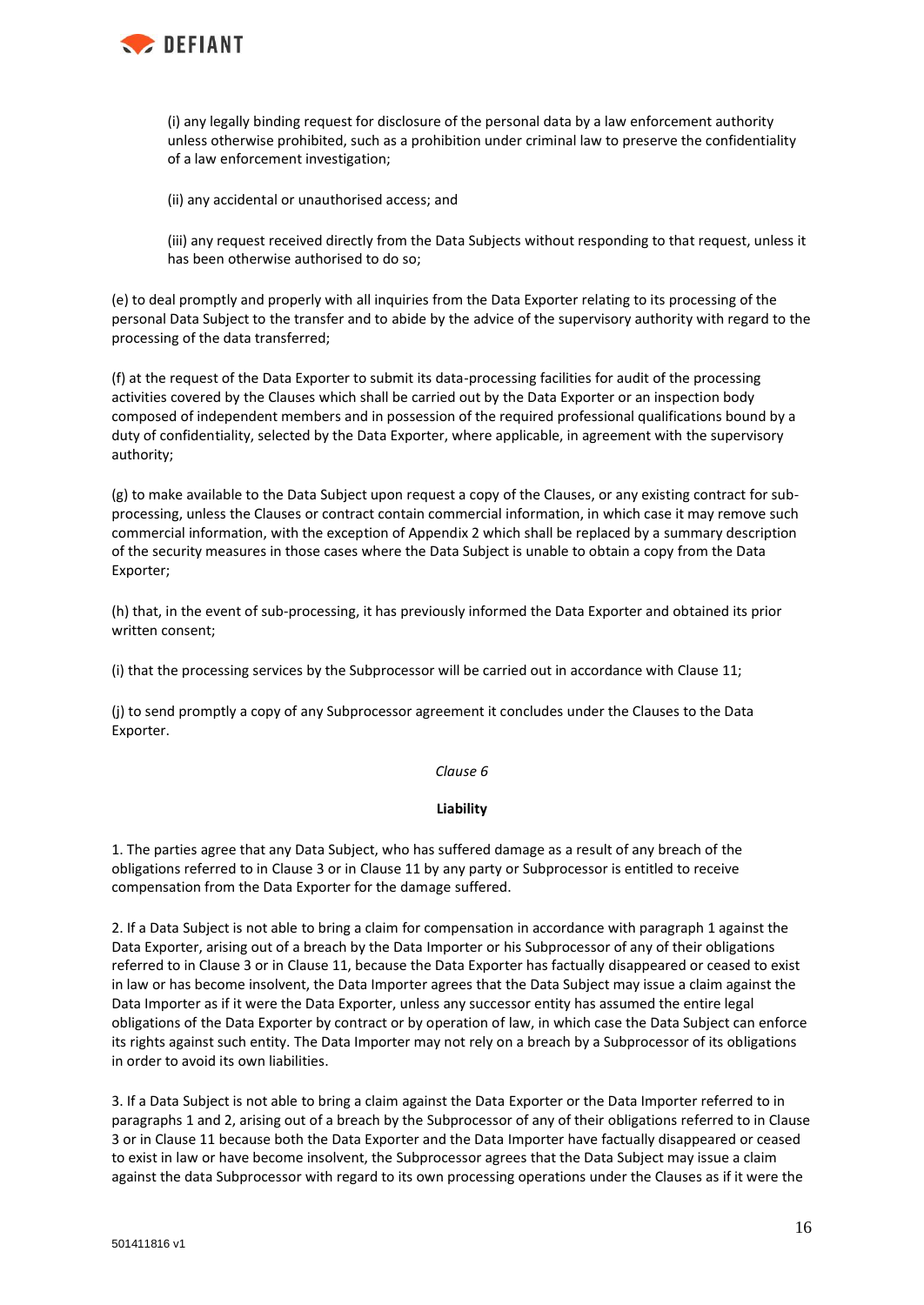

Data Exporter or the Data Importer, unless any successor entity has assumed the entire legal obligations of the Data Exporter or Data Importer by contract or by operation of law, in which case the Data Subject can enforce its rights against such entity. The liability of the Subprocessor shall be limited to its own processing operations under the Clauses.

4. Without prejudice to paragraphs 1, 2 and 3 of Clause 6, each party's aggregate liability to the other under or in connection with these Clauses (whether in contract, tort or otherwise) is limited to the amount paid for the services by the Customer entity which is party to the Agreement in the 12 months immediately preceding the event (or first in a series of connected events) giving rise to the liability.

# *Clause 7*

# **Mediation and jurisdiction**

1. The Data Importer agrees that if the Data Subject invokes against it third-party beneficiary rights and/or claims compensation for damages under the Clauses, the Data Importer will accept the decision of the Data Subject;

(a) to refer the dispute to mediation, by an independent person or, where applicable, by the supervisory authority;

(b) to refer the dispute to the courts in the Member State in which the Data Exporter is established.

2. The parties agree that the choice made by the Data Subject will not prejudice its substantive or procedural rights to seek remedies in accordance with other provisions of national or international law.

### *Clause 8*

### **Cooperation with supervisory authorities**

1. The Data Exporter agrees to deposit a copy of this contract with the supervisory authority if it so requests or if such deposit is required under the applicable data protection law.

2. The parties agree that the supervisory authority has the right to conduct an audit of the Data Importer, and of the Subprocessor, which has the same scope and is subject to the same conditions as would apply to an audit of the Data Exporter under the applicable data protection law.

3. The Data Importer shall promptly inform the Data Exporter about the existence of legislation applicable to it or any Subprocessor preventing the conduct of an audit of the Data Importer, or any Subprocessor, pursuant to paragraph 2. In such a case the Data Exporter shall be entitled to take the measures foreseen in Clause 5(b).

#### *Clause 9*

#### **Governing Law**

• The Clauses shall be governed by the law of the Member State in which the Data Exporter is established.

# *Clause 10*

#### **Variation of the contract**

The parties undertake not to vary or modify the Clauses. This does not preclude the parties from adding clauses on business related issues where required as long as they do not contradict the Clause.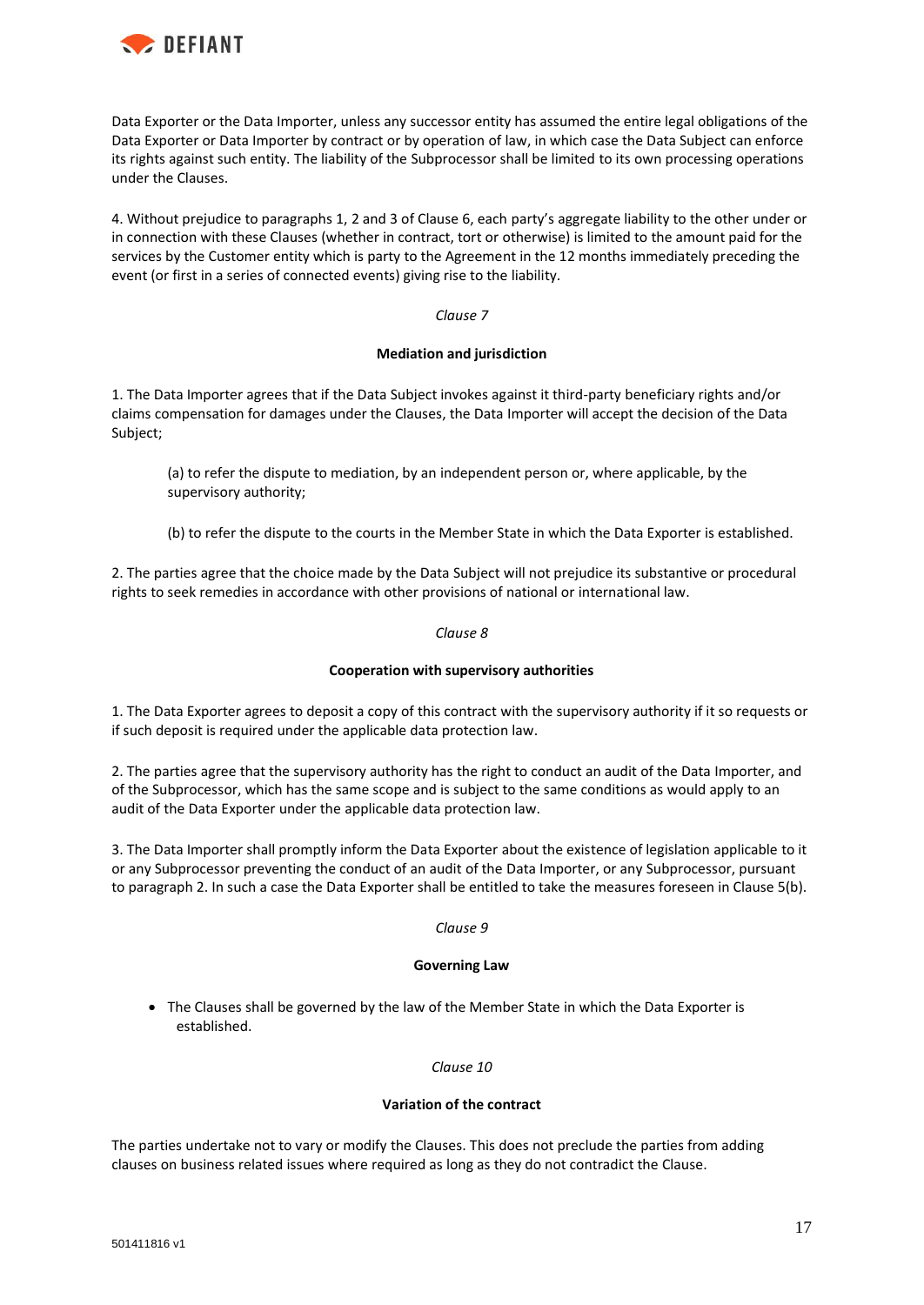

# *Clause 11*

# **Sub-Processing**

1. The Data Importer shall not subcontract any of its processing operations performed on behalf of the Data Exporter under the Clauses without the prior written consent of the Data Exporter. Where the Data Importer subcontracts its obligations under the Clauses, with the consent of the Data Exporter, it shall do so only by way of a written agreement with the Subprocessor which imposes the same obligations on the Subprocessor as are imposed on the Data Importer under the Clauses. Where the Subprocessor fails to fulfil its data protection obligations under such written agreement the Data Importer shall remain fully liable to the Data Exporter for the performance of the Subprocessor's obligations under such agreement.

2. The prior written contract between the Data Importer and the Subprocessor shall also provide for a thirdparty beneficiary clause as laid down in Clause 3 for cases where the Data Subject is not able to bring the claim for compensation referred to in paragraph 1 of Clause 6 against the Data Exporter or the Data Importer because they have factually disappeared or have ceased to exist in law or have become insolvent and no successor entity has assumed the entire legal obligations of the Data Exporter or Data Importer by contract or by operation of law. Such third-party liability of the Subprocessor shall be limited to its own processing operations under the Clauses.

3. The provisions relating to data protection aspects for sub-processing of the contract referred to in paragraph 1 shall be governed by the law of the Member State in which the Data Exporter is established.

4. The Data Exporter shall keep a list of sub-processing agreements concluded under the Clauses and notified by the Data Importer pursuant to Clause 5(j), which shall be updated at least once a year. The list shall be available to the Data Exporter's data protection supervisory authority.

### *Clause 12*

# **Obligation after the termination of personal data processing services**

1. The parties agree that on the termination of the provision of data processing services, the Data Importer and the Subprocessor shall, at the choice of the Data Exporter, return all the personal data transferred and the copies thereof to the Data Exporter or shall destroy all the personal data and certify to the Data Exporter that it has done so, unless legislation imposed upon the Data Importer prevents it from returning or destroying all or part of the personal data transferred. In that case, the Data Importer warrants that it will guarantee the confidentiality of the personal data transferred and will not actively process the personal data transferred anymore.

2. The Data Importer and the Subprocessor warrant that upon request of the Data Exporter and/or of the supervisory authority, it will submit its data processing facilities for an audit of the measures referred to in paragraph 1.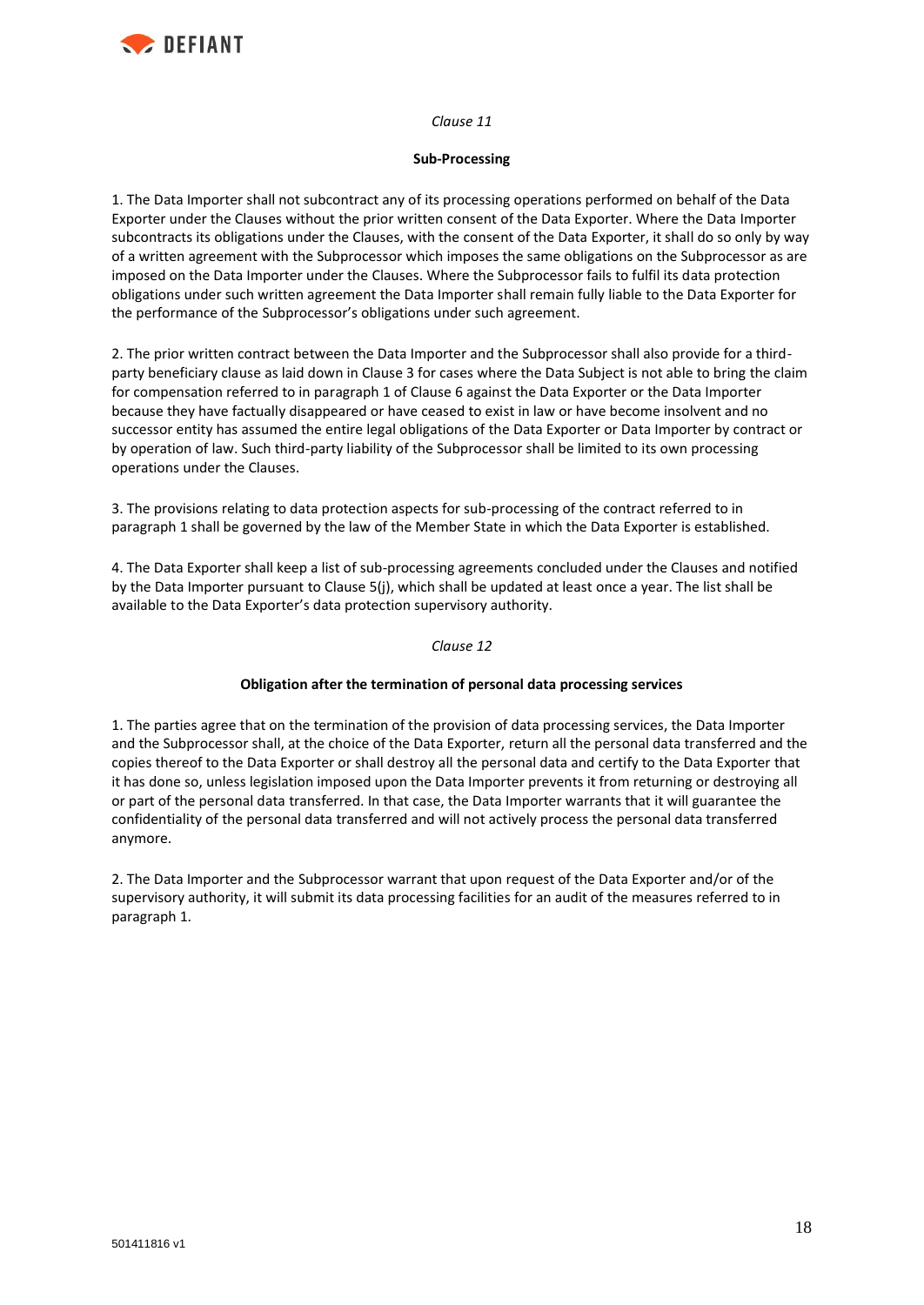

IN WITNESS WHEREOF, the parties through their duly authorized representatives hereby agree to the terms of these Clauses:

| DEFIANT, INC.                            | <b>DATA EXPORTER</b>  |
|------------------------------------------|-----------------------|
| -DocuSigned by:<br><b>tury</b><br>Sign:  | Sign:                 |
| -BA4076F1D16F4F5<br>Kerry Boyte<br>Name: | Name: Nathalie Feucht |
| COO, Defiant, Inc.<br>Title:             | Title:                |

### *Appendix 1*

**to the Standard Contractual Clauses This Appendix forms part of the Clauses**

# **Data Exporter**

• The Data Exporter is the Customer that is a party to the Clauses.

#### **Data Importer**

• The Data Importer is Defiant, Inc., a global provider of a variety of technology services for businesses.

#### **Data Subjects**

• The personal data transferred concern the Data Exporter's end users including employees and the Data Exporter's customers. Data Subjects also includes individuals collaborating and communicating with the Data Exporter's end users.

# **Categories of data**

- When a Customer subscribes to or makes purchases through the Services, Defiant may collect name, email address, address, telephone number, and payment information.
- When a Customer uses specific features of the Services, Defiant may collect the following types of EU Personal Data:
- When using the Services Defiant may collect the following Customer Data: originating Internet Protocol (IP) address, proxy IP address, url accessed, complete http header, http request body, and cookies (e.g., Google Analytics, Root Commerce (shopping cart contents), WordPress authentication cookie).
- When using the site cleaning service, Defiant may download a complete copy of the Customer's website including the website database which may include Customer Data.
- Defiant automatically collects Customer and end user search queries and the date and time of the Customer and/or end user's request and referral URL. Depending on the settings of a Customer and/or end user's computer or mobile device ("Device"), Defiant also automatically collects: IP address; MAC address; Device make, model and operating system version; mobile network information; internet service provider; browser type and language; country and time zone in which the Device is located; and metadata stored on the Device. When permitted, Defiant also may collect data about a User's geographic location through GPS, beacons and similar technology.
- All of EU personal data is collected to operate, manage and improve the Services and ensure the technical functionality and security of the Services.